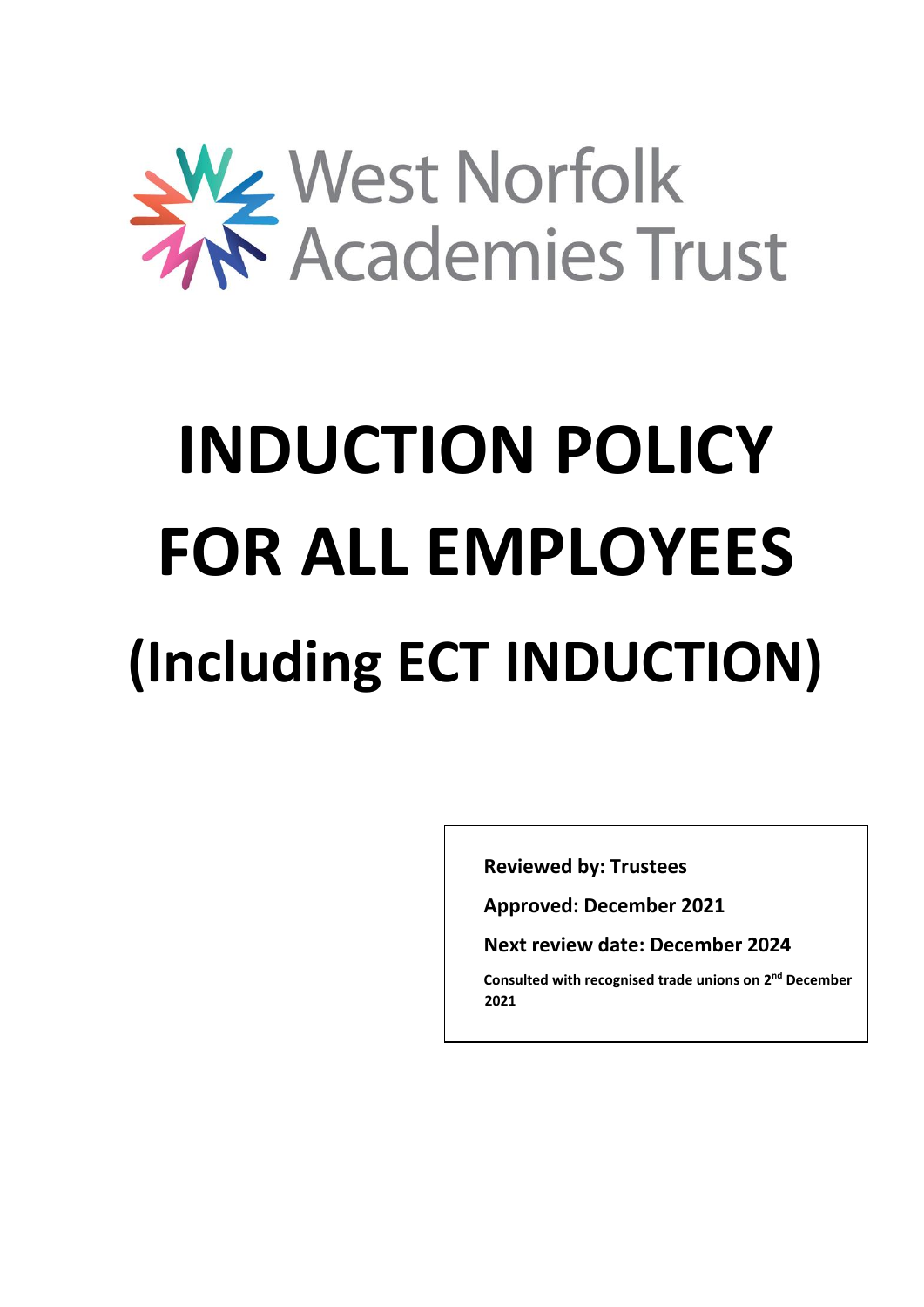# **Contents**

| $\mathbf{1}$                                     | Introduction                                        | $\mathbf{1}$   |  |
|--------------------------------------------------|-----------------------------------------------------|----------------|--|
| $\overline{2}$                                   | <b>Terms of Reference</b>                           | $\mathbf{1}$   |  |
| 3                                                | Scope                                               | $\mathbf{1}$   |  |
| $\overline{4}$                                   | Aims                                                | $1 - 2$        |  |
| 5                                                | Application of the Policy                           | $\overline{2}$ |  |
| 6                                                | Principles                                          | $\overline{2}$ |  |
| Part A                                           |                                                     |                |  |
| 1                                                | <b>Roles and Responsibilities</b>                   | 3              |  |
| $\overline{2}$                                   | <b>Induction Checklist</b>                          | 4              |  |
|                                                  | Part B - Induction of Early Career Teachers (ECT)   |                |  |
| $\mathbf{1}$                                     | Legislation and Statutory Guidance                  | 5              |  |
| $\overline{2}$                                   | The Induction Programme                             | 5              |  |
| 3                                                | The Relevant Standards                              | 5              |  |
| 4                                                | Posts for Induction                                 | $5-6$          |  |
| 5                                                | Monitoring, Support and Assessment During Induction | $6-8$          |  |
| 6                                                | <b>Formal Assessments</b>                           | $8 - 9$        |  |
| $\overline{7}$                                   | <b>Unsatisfactory Progress and Appeals</b>          | $9 - 10$       |  |
| 8                                                | <b>Roles and Responsibilities</b>                   | $10 - 15$      |  |
| 9                                                | <b>Monitoring Arrangements</b>                      | 15             |  |
| Appendix 1 Induction Checklist for Support Staff |                                                     |                |  |
| Appendix 2 Induction Checklist for Teachers      |                                                     |                |  |
|                                                  |                                                     |                |  |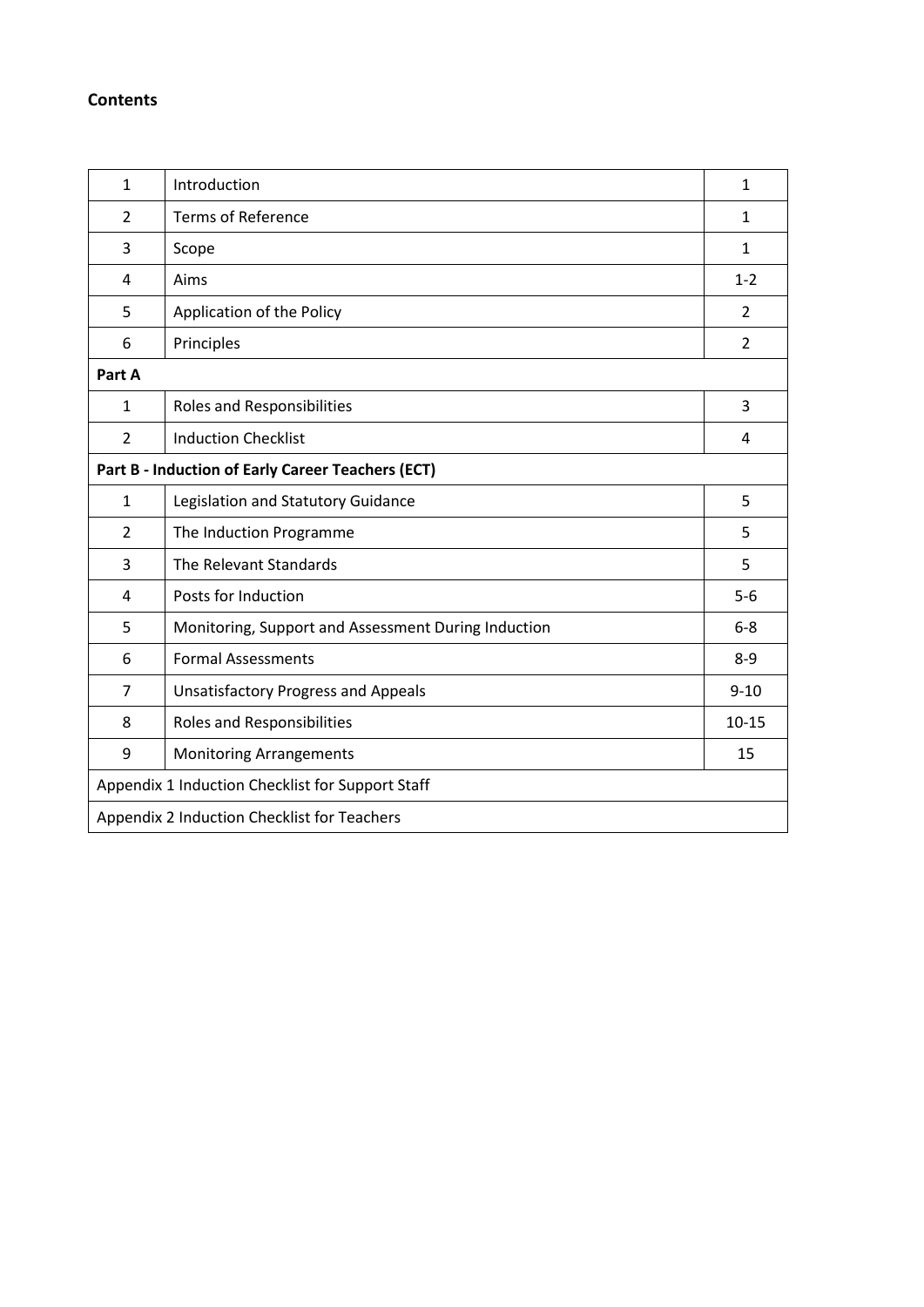#### **1. Introduction**

West Norfolk Academies Trust recognise that staff are our most valuable resource in providing the very best outcomes for all students.

Achievement of our vision depends on recruiting and developing high quality staff. Integral to this objective is the need to provide a framework for an effective induction. Further information on the development of staff can be found in the Trust Capability and Appraisal Policy, available on the Trust's website.

#### **2. Terms of Reference**

**2.1** This policy applies to all employees of the West Norfolk Academies Trust.

#### **2.2 Definitions:**

- "Executive Headteacher" also refers to any other title used to identify the Executive Headteacher, where appropriate, or other senior manager delegated to deal with the matter by the Executive Headteacher.
- "Headteacher/Senior Manager" refers, where appropriate, to any other title used to identify the Headteacher/Senior Manager.
- "Line Manager" refers to the person delegated to manage the employee. This may be a Senior Manager other than the direct Line Manager.
- "Employee" refers to any employee, teaching and support, employed to work at West Norfolk Academies Trust.
- "Relevant standards" refers to the Department for Education 'Teacher Standards', available at [www.gov.uk](https://www.gov.uk/government/publications/teachers-standards)
- "WNAT" and "the Trust" refers to the West Norfolk Academies Trust.

#### **3. Scope**

- **3.1** This policy applies to all employees of the West Norfolk Academies Trust.
- **3.2** This policy does not form part of any employee's contract of employment and it may be amended at any time following consultation. We may also vary any parts of this procedure, including any time limits, as appropriate in any case.

#### **4. Aims**

- **4.1** The aim of the Induction Policy is to have a clear and consistent approach to the induction of new staff and ensure that all new starters:
	- Have a smooth and effective transition to working at the School/Trust.
	- Understand how the School/Trust operates, and the expectations placed on all staff.
	- Understand their objectives for the performance year.
	- Understand the Trust's commitment to safeguarding and the related policies and procedures.
	- Understand the Health and Safety obligations of staff members and employer.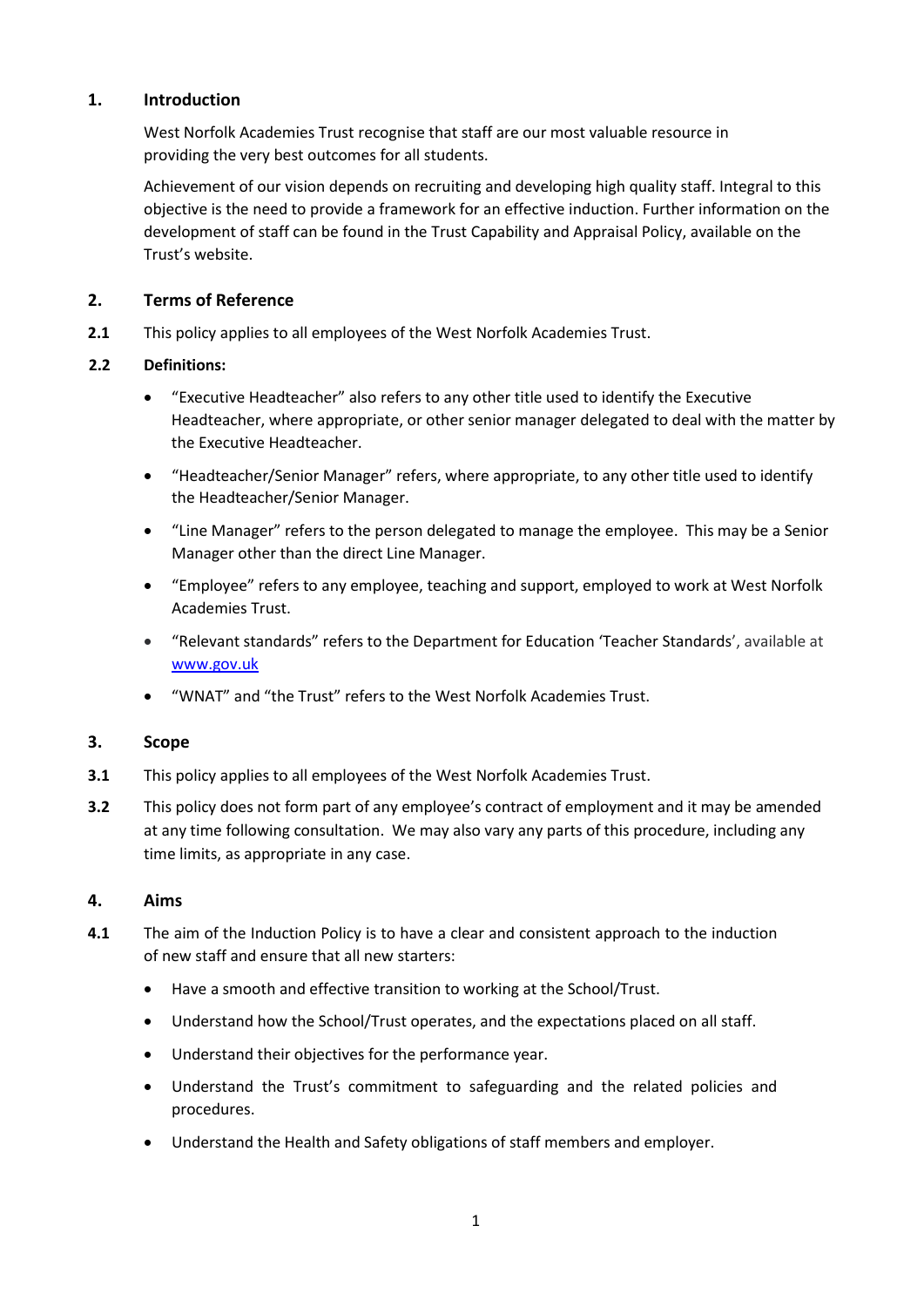- Achieve and continue to develop the levels of knowledge and standards of professional competence necessary to maintain and improve standards in schools.
- Receive the necessary support and guidance.
- Are provided with time for discussion and reflection with colleagues.
- Participate in relevant professional learning programme activities to allow continued professional development.
- Understand their role in the induction programme.
- **4.2** The aim of the policy with regards to the ECT Induction is to have a clear and consistent approach to the induction of ECT'S, to ensure they receive all the points set in section 4.1 and specifically:
	- Participate in an ECT induction programme that meets all the statutory requirements
	- Are provided with a supportive environment that develops them and they are equipped with the tools to be effective and successful teachers

#### **5. Application of the policy**

- **5.1** The policy is in two sections and should be read in conjunction with the Trust's Probation Policy, relevant to all support staff available on the Trust's website.
- **5.1.1** Part A of this policy is applicable to all staff joining the Trust other than Early Career Teachers.
- **5.1.2** Part B of this policy refers to the induction of Early Career Teachers ECT's).

#### **6. Principles**

- **6.1** The Trust believe that an effective induction is one of the best ways to welcome and integrate new members of staff, thereby ensuring that they settle in and are able to work effectively and efficiently as quickly as possible so that they can fully meet the requirements of their job. Induction to the School/Trust involves contributions from a range of people.
- **6.2** All staff have a role to play in the successful induction of new staff, be it in a formal or informal manner.
- **6.3** All new staff will be provided with Handbooks for their school and the Trust on their first day of employment.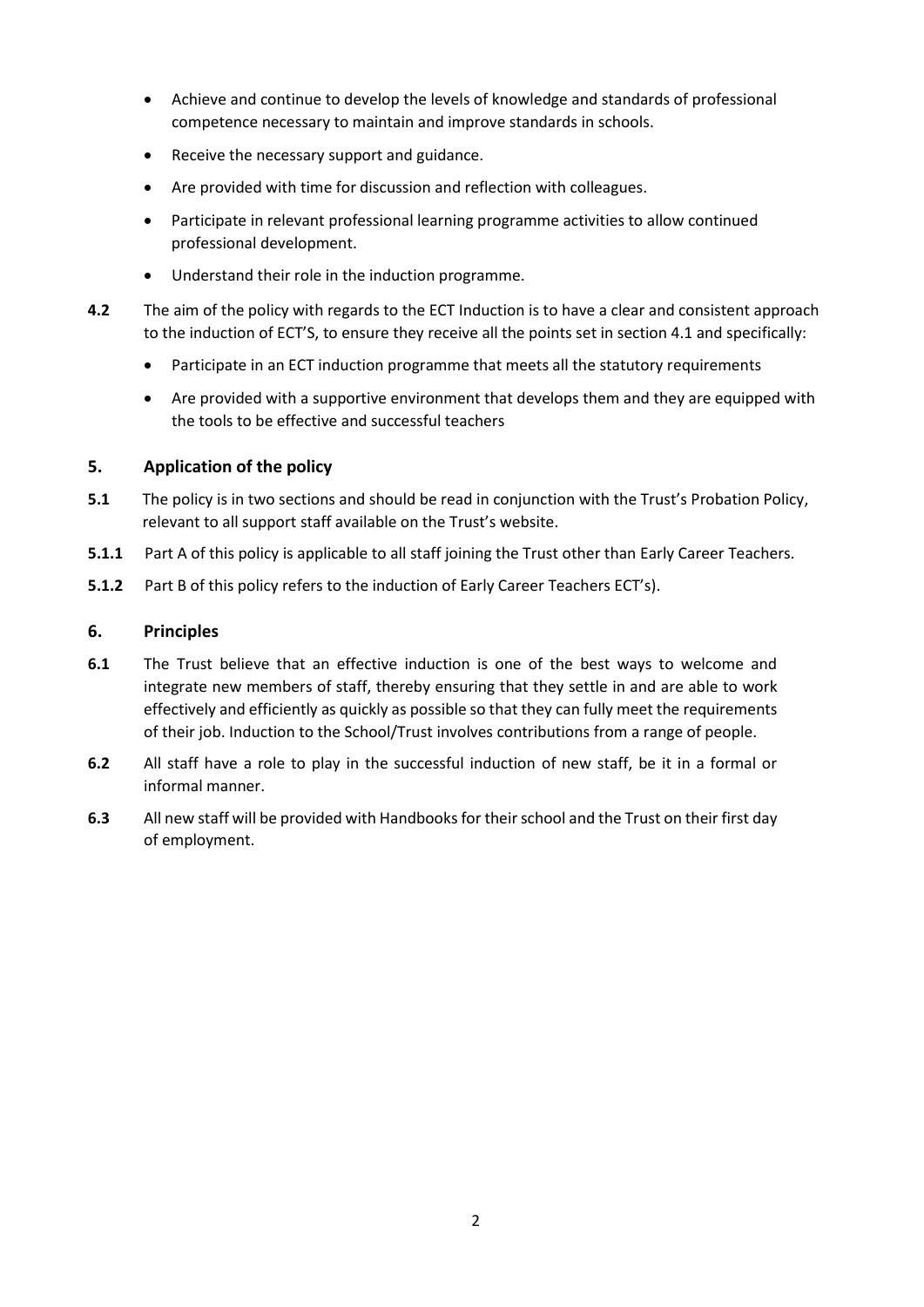### **Part A**

### **1. Roles & Responsibilities**

#### **1.1 Headteacher (or nominated representative)**

**1.1.1** It is the Headteacher's responsibility to ensure that an effective induction takes place for a new member of staff.

#### **1.2 Line Manager**

**1.2.1** The Line Manager will be accountable for the member of staff concerned, from the preemployment stage through to greeting on the first day and ensuring all areas on the Induction Checklist are covered and understood by the end of the Probation period, where relevant.

#### **1.3 Mentor (if applicable)**

- **1.3.1** The mentor will liaise with the Line Manager and may support with areas including:
	- Providing guidance on professional matters and professional behaviour.
	- Sharing safeguarding strategies and expectations.
	- Giving an overview of "who is who" at the School/Trust.
	- Providing detailed information about the School/Trust including all relevant documentation and answering any questions that arise from the Induction Booklet.
	- Ensuring all relevant colleagues are giving appropriate support and guidance with respect to ensure a successful induction.

#### **1.4 Human Resources (HR) Department**

- **1.4.1** The HR Assistants are conversant with the Induction Policy and Procedures and will be able to provide advice and guidance where necessary with the guidance of the Trust's external HR provider. The HR department will:
	- Maintain the Trust's Induction Handbook and ensure that an up-to-date version is available to Line Managers to access and use.
	- Maintain the Trust's Induction Checklists and ensure that up-to-date versions are included in the Trust's Induction policy and available as a separate document for Line Managers to access and use.
	- Maintain and update the Trust's Induction policy and ensure a copy is available on the Trust's website.

#### **1.5 New member of staff**

**1.5.1** The new member of staff must ensure that they fully participate in the induction process and work with their Line Manager and/or mentor to complete all the requirements listed on the Induction Checklist.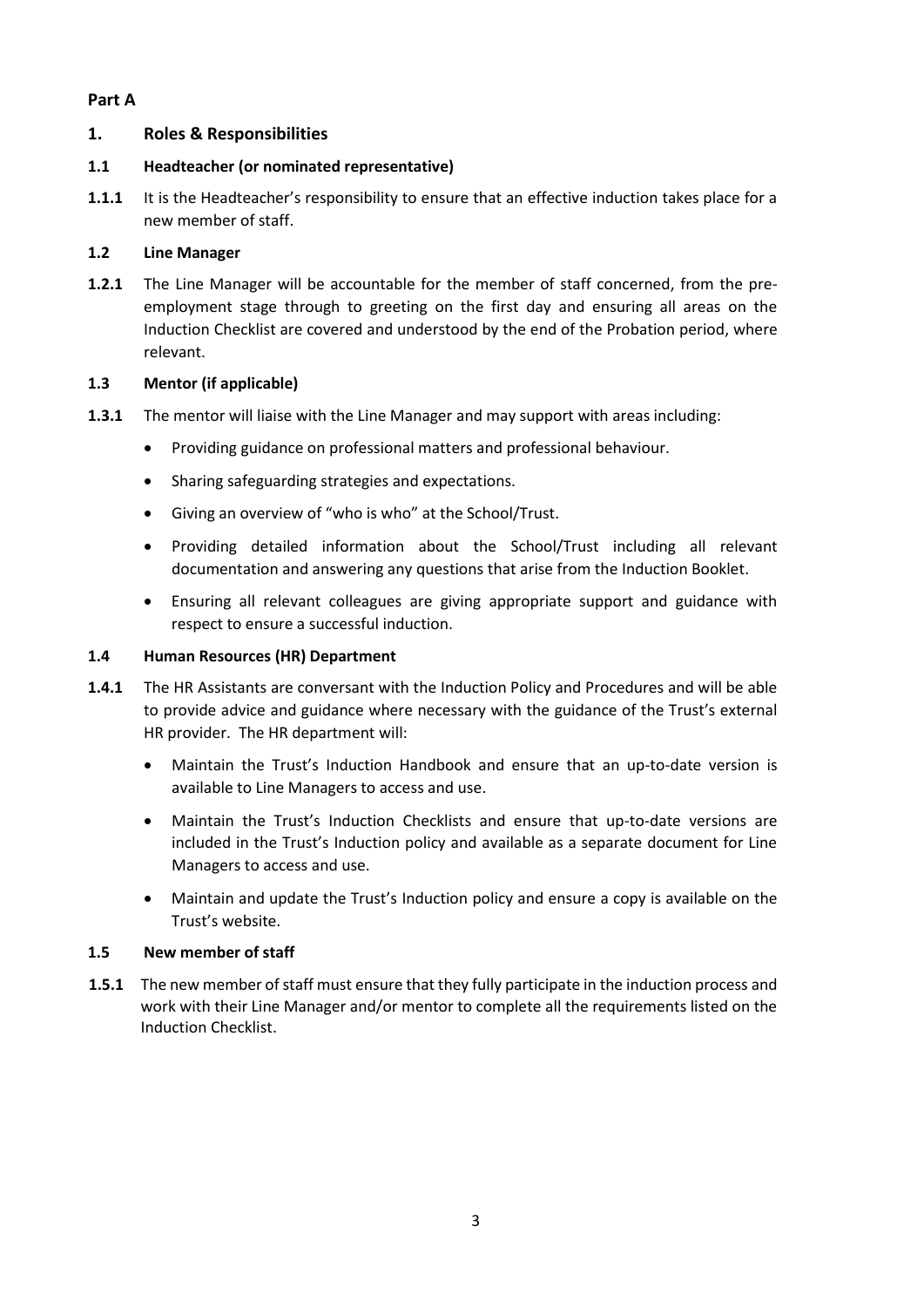### **2. Induction Checklist**

- **2.1** The induction checklist, Appendix 1 or 2 needs to be completed for all new members of staff other than ECT's.
- **2.2** Once completed the checklist must be returned to the Headteachers PA (HR Department at Springwood) by the Line Manager. The checklist will be stored in the new employee's staff file.
- **2.3** The Headteachers PA must also inform the central Trust HR team that the Induction has been successfully completed. The Trust HR team will record this outcome centrally.
- **2.4** ECT's will complete paperwork as required by their induction programme (see Part B, Section 2)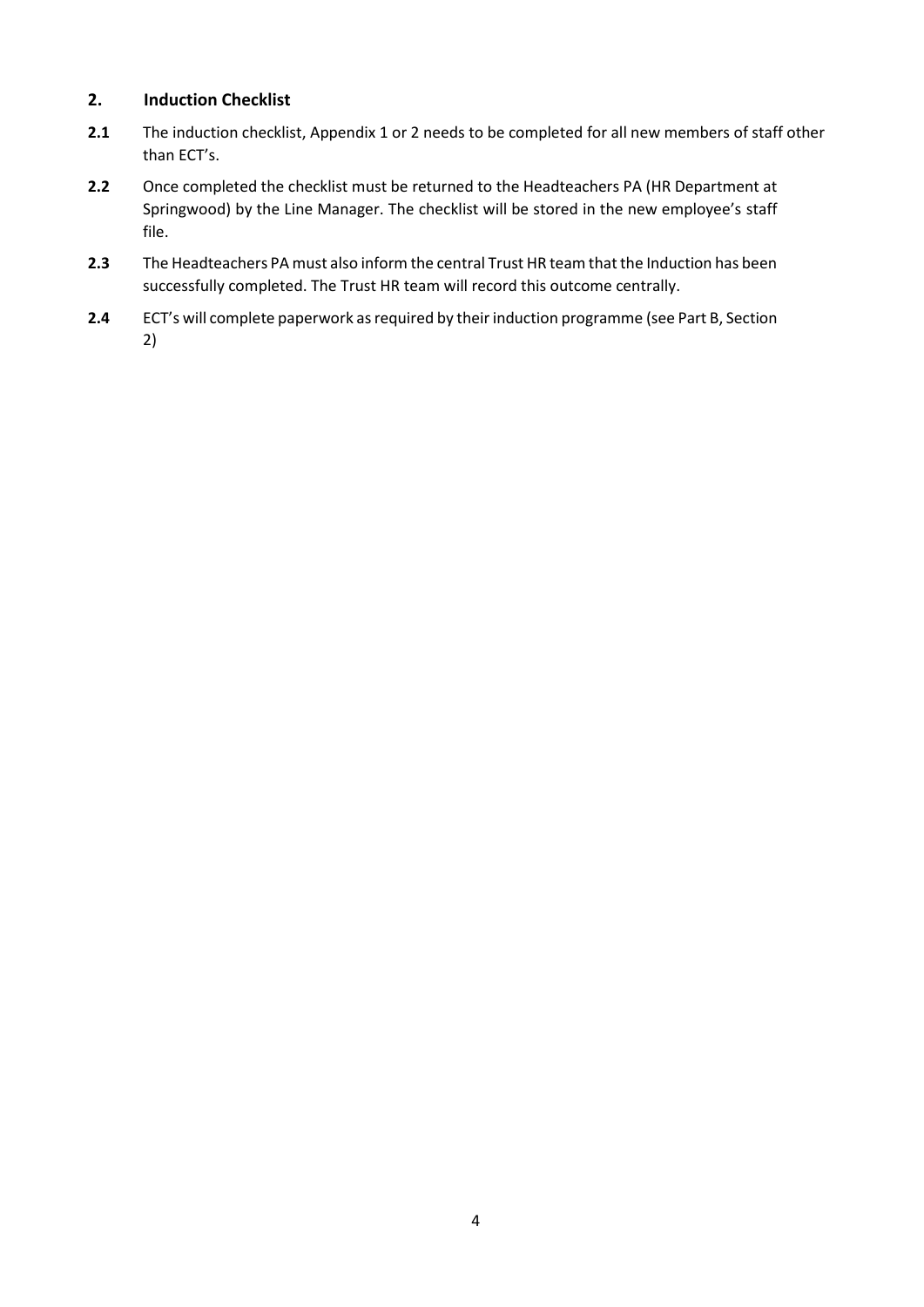## **Part B**

## **1. Legislation and Statutory Guidance**

- **1.1** Part B of this policy is based on the Department for Education's statutory guidance Induction for Early Career Teachers (England) 2021 and The Education (Induction Arrangements for School Teachers) (England) Regulations 2012. For full guidance please read ['Induction for Early Career](https://www.gov.uk/government/publications/induction-for-early-career-teachers-england)  [Teachers \(England\) 2021'](https://www.gov.uk/government/publications/induction-for-early-career-teachers-england)
- **1.2** This policy complies with our funding agreement and articles of association.

## **2. The Induction Programme**

- **2.1** For a full-time ECT, the induction programme will typically last for two academic years. Part-time ECT's will serve a full-time equivalent.
- 2.3 An ECT has only one chance to complete statutory induction. An ECT who has completed induction, and is judged to have failed to meet the Teachers' Standards at the end of their induction period, is not permitted to repeat induction (although they may appeal against this decision)

#### **3. The Relevant Standards**

**3.1** The Teachers' Standards will be used to assess an ECT's performance at the end of their induction period. The decision about whether an ECT's performance against the relevant standards is satisfactory upon completion of induction should take into account the ECT's work context and must be made on the basis of what can be reasonably expected of an ECT by the end of their induction period within the framework set out by the standards. Judgements should reflect the expectation that ECTs have effectively consolidated their initial teacher training (ITT) and demonstrated their ability to meet the Teachers' Standards consistently over a sustained period in their practice.

#### **4. Posts for induction**

- **4.1** In order for the ECT to serve induction the headteacher and appropriate body must first agree that the post is suitable for this purpose. The headteacher of the school in which an ECT is serving an induction period, and the appropriate body, are jointly responsible for ensuring that the supervision and training of the ECT meets their development needs. The duties assigned to the ECT, and the conditions under which they work, should be such as to facilitate a fair and effective assessment of the ECT's conduct and efficiency as a teacher against the Teachers' Standards. A suitable post is expected to:
	- have a headteacher in post who is able to make a recommendation about whether the ECT's performance against the Teachers' Standards is satisfactory;
	- have prior agreement with an appropriate body to act in this role to quality assure the induction process;
	- provide the ECT with an Early Career Framework (ECF)-based induction programme;
	- provide the ECT with the necessary employment tasks, experience and support to enable them to demonstrate satisfactory performance against the Teachers' Standards throughout and by the end of the induction period;
	- include the appointment of an induction tutor who is expected to hold QTS;
	- include the appointment of a designated mentor who is expected to hold QTS;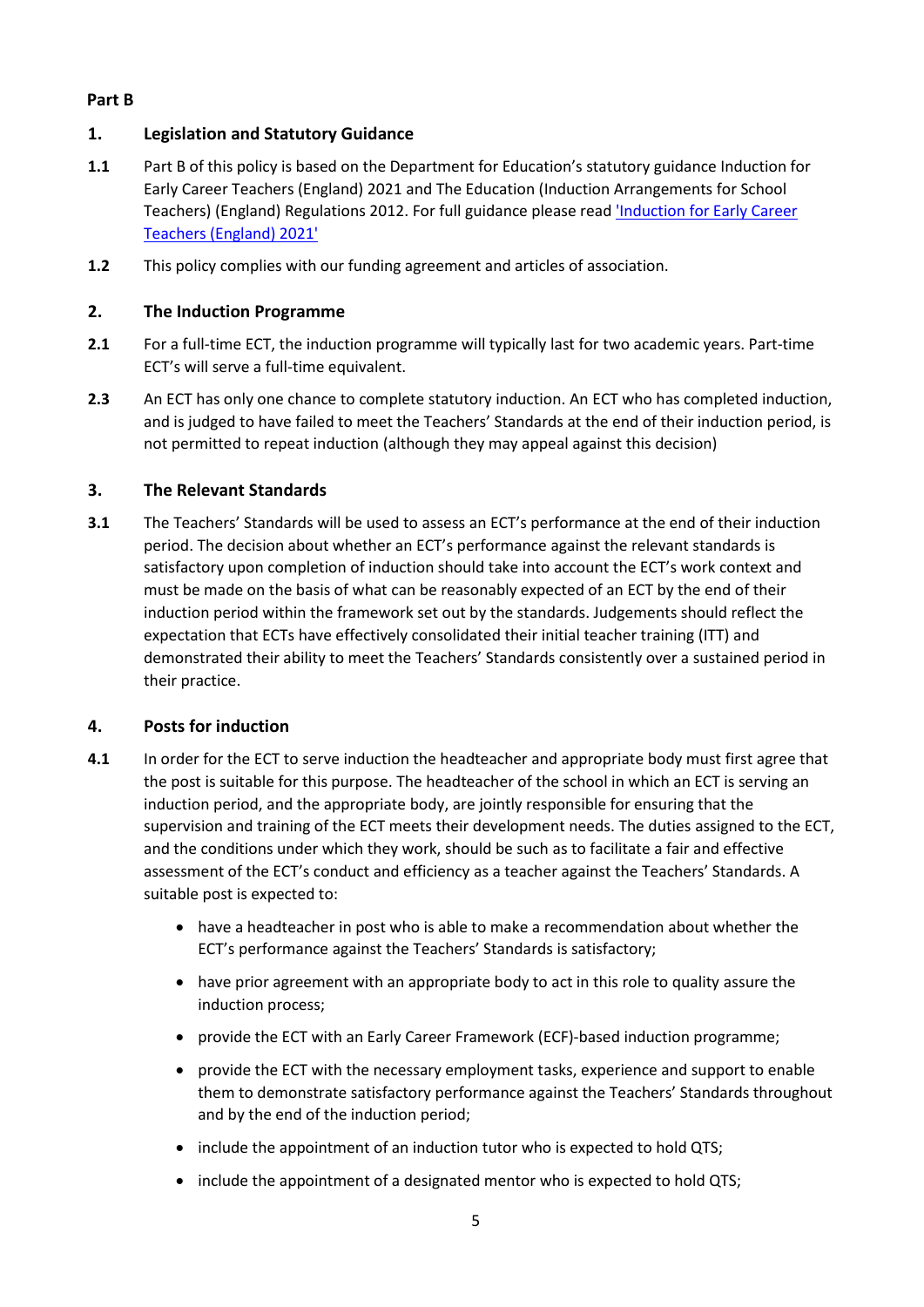- provide the ECT with a reduced timetable to enable them to undertake activities in their induction programme;
- not make unreasonable demands upon the ECT;
- not normally demand teaching outside the age range and/or subject(s) for which the ECT has been employed to teach;
- not present the ECT, on a day-to-day basis, with discipline problems that are unreasonably demanding for the setting;
- involve the ECT regularly teaching the same class(es);
- involve similar planning, teaching and assessment processes to those in which other teachers working in similar substantive posts in the institution are engaged in; and
- not involve additional non-teaching responsibilities without the provision of appropriate preparation and support.
- **4.2** In addition, the governing body must be satisfied that the school has the capacity to support the ECT and that the headteacher is fulfilling their responsibilities

#### **5. Monitoring, Support and Assessment During Induction**

- **5.1** A suitable monitoring and support programme must be put in place for the ECT, structured to meet their professional development needs (including the development needs of part-time ECTs). This is expected to include:
	- a programme of training that supports the ECT to understand and apply the knowledge and skills set out in the Early Career Framework's evidence ('learn that') statements and practice ('learn how to') statements;
	- regular one to one mentoring sessions from a designated mentor who is expected to hold QTS and has the time and ability to carry out the role effectively;
	- support and guidance from a designated induction tutor who is expected to hold QTS and has the time and ability to carry out the role effectively;
	- observation of the ECT's teaching with written feedback provided;
	- professional reviews of progress conducted by the induction tutor to set and review development targets against the Teachers' Standards; and
	- ECT's observation of experienced teachers either in the ECT's own institution or in another institution where effective practice has been identified.

#### **5.2 Early Career Framework Based Training**

- **5.2.1** The headteacher is expected to ensure that ECTs receive a programme of training that enables the ECT to understand and apply the knowledge and skills set out in each of the ECF evidence ('learn that') statements and practice ('learn how to') statements. Early Career Framework-based training is expected to be embedded as a central aspect of induction; it is not an additional training programme.
	- To enable the delivery of an ECF based induction WNAT work with the University of East Anglia (UEA) who will deliver a programme of face-to-face and online training to ECTs and their mentors. This programme is accredited and funded by the Department for Education.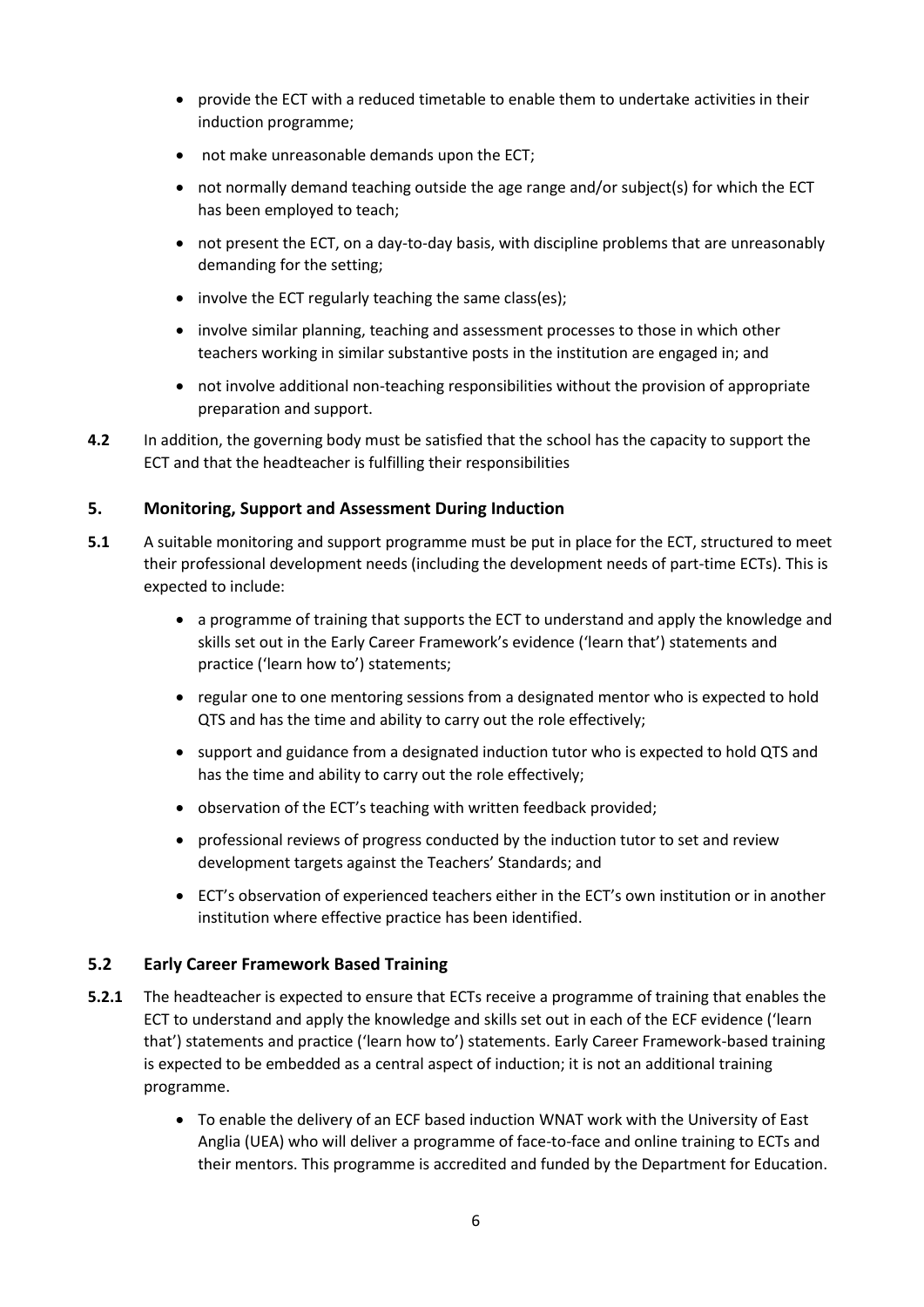#### **5.3 Appointment of an Induction Tutor**

**5.3.1** The headteacher should identify a person to act as the ECT's induction tutor, to provide regular monitoring and support, and coordination of assessment. The induction tutor is expected to hold QTS and have the necessary skills and knowledge to work successfully in this role and be able to assess the ECT's progress against the Teachers' Standards. This is a very important element of the induction process and the induction tutor must be given sufficient time to carry out the role effectively and to meet the needs of the ECT. The induction tutor will need to be able to make rigorous and fair judgements about the ECT's progress in relation to the Teachers' Standards. They will need to be able to recognise when early action is needed in the case of an ECT who is experiencing difficulties. It may, in some circumstances, be appropriate for the headteacher/principal to be the induction tutor. The induction tutor is a separate role to that of mentor.

#### **5.4 Appointment of a Mentor**

- **5.4.1** The headteacher should identify a person to act as the ECT's mentor, to provide regular mentoring. The mentor is expected to hold QTS and have the necessary skills and knowledge to work successfully in this role. Mentoring is a very important element of the induction process and the mentor is expected to be given adequate time to carry out the role effectively and to meet the needs of the ECT. This includes attending regular mentoring sessions and mentor training where appropriate.
- **5.4.1** The mentor and the induction tutor are two discrete roles with differing responsibilities and it is expected that these roles should be held by different individuals. In exceptional circumstances it may be necessary for the headteacher to designate a single teacher to fulfil both roles, which may be the headteacher/principal themselves. Where this is the case the headteacher should ensure that the induction tutor understands that they are fulfilling two discrete roles and that adequate safeguards are put in place to ensure that the mentoring support offered to the ECT is not conflated with assessment of the ECT against the Teachers' Standards.

#### **5.5 Observation of the ECT's Teaching Practice**

- **5.5.1** An ECT's teaching is expected to be observed at regular intervals throughout their induction period to facilitate a fair and effective assessment of the ECT's teaching practice, conduct and efficiency against the Teachers' Standards. Observations of the ECT may be undertaken by the induction tutor or another suitable person from inside or outside the institution.
- **5.5.2** It is also expected that:
	- the observer holds QTS:
	- the ECT and the observer meet to review any teaching that has been observed, with arrangements for post-observation review meetings made in advance;
	- feedback from the observation is provided in a prompt manner and is constructive, with a brief written record made on each occasion; and
	- any written record will indicate where any development needs have been identified.

#### **5.6 Professional progress reviews of the ECT**

**5.6.1** The induction tutor is expected to review the ECT's progress against the Teachers' Standards throughout the induction period, with progress reviews taking place in each term where a formal assessment is not scheduled.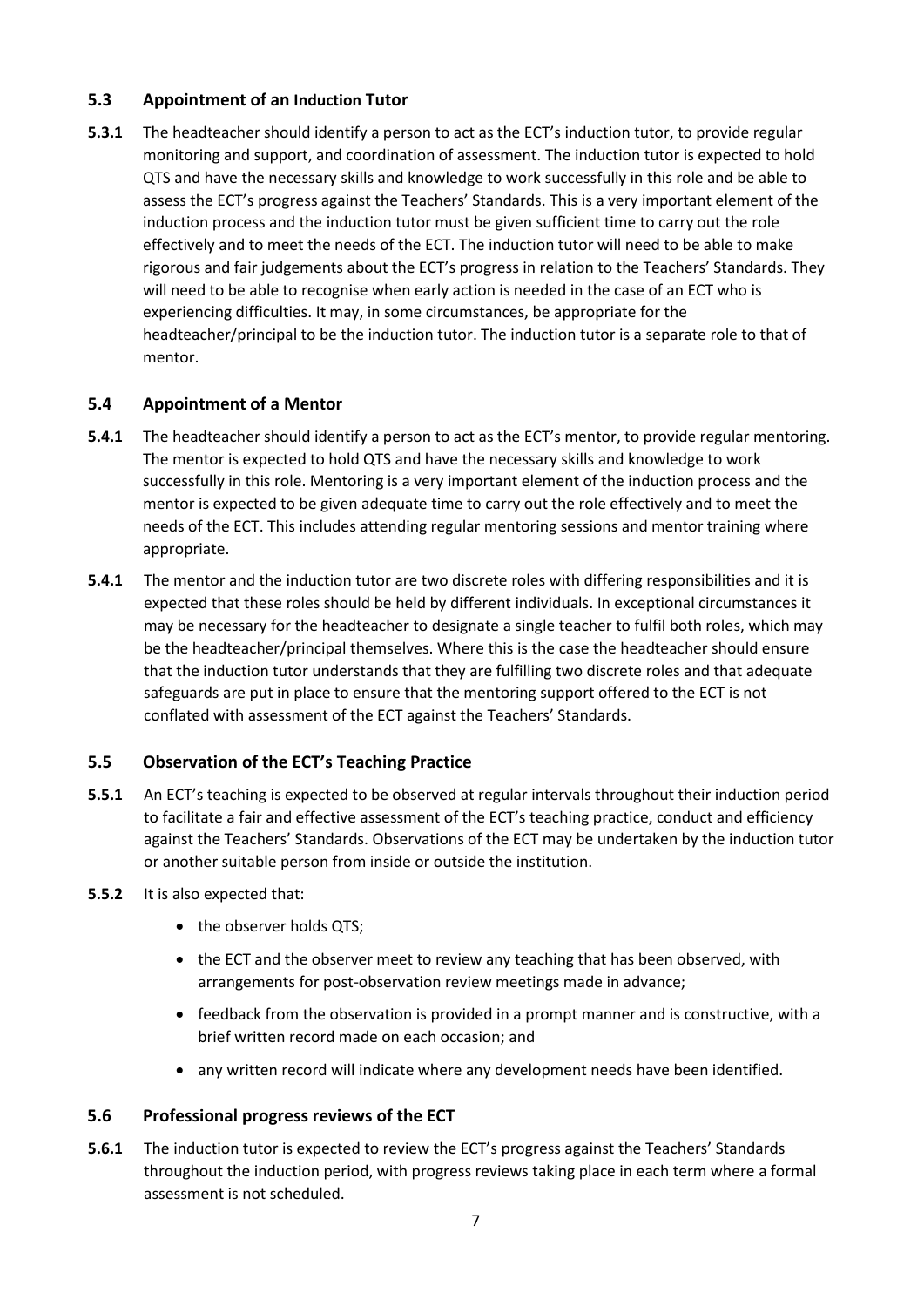- **5.6.2** Progress reviews are expected to be informed by existing evidence of the ECT's teaching and to be conducted with sufficient detail to ensure that there is nothing unexpected for the ECT when it comes to their formal assessment.
- **5.6.3** Progress reviews are not formal assessments and there is no requirement for ECTs to create evidence specifically to inform a progress review. ECTs are expected, nonetheless, to engage with the process and provide copies of existing evidence as agreed with the induction tutor.
- **5.6.4** A written record of each progress review is expected to be retained and provided to the ECT after each meeting, with the record clearly stating whether the ECT is on track to successfully complete induction, briefly summarising evidence collected by the induction tutor and stating the agreed development targets. It is also expected that objectives are reviewed and revised in relation to the Teachers' Standards and the needs and strengths of the individual ECT.
- **5.6.5** Where the induction tutor is not the headteacher, it is expected that they also update the headteacher on the ECT's progress after each progress review.
- **5.6.6** It is expected that the induction tutor notifies the appropriate body and ECT after each progress review stating whether the ECT is making satisfactory progress. Where the induction tutor believes the ECT is not making satisfactory progress it is expected they outline the plan they have put in place to assist the ECT in getting back on track. It is expected that schools maintain 22 regular contact with the appropriate body throughout induction, keeping them apprised of the ECT's progress and providing copies of progress reviews if requested.

#### **6. Formal Assessments**

- **6.1** ECTs should have formal assessments carried out by either the headteacher or the induction tutor. Mentors should not carry out formal assessments unless they are also acting as the induction tutor. ECTs should receive an assessment in the final term of the first year (term 3) and in the final term of the second year of induction (term 6). It is for institutions and ECT's to agree exactly when the assessment dates are set. Evidence used in assessments should be clear and transparent and copies provided to the ECT and appropriate body.
- **6.2** Evidence for assessments must be drawn from the ECT's work as a teacher during their induction. To ensure evidence gathering is not burdensome for the ECT, formal assessment meetings should be informed by evidence gathered during progress reviews and assessment periods leading up to the formal assessment. This will consist of existing documents and working documents. There is no need for the ECT to create anything new for the formal assessment, they should draw from their work as a teacher and from their induction programme. Judgements made during the induction period should relate directly to the Teachers' Standards and should not be made against the ECF.
- **6.3** ECT's should be kept up to date on their progress. There should be nothing unexpected.
- **6.4** Formal assessment reports should be completed for both formal assessments. These reports should clearly show assessment of the ECT's performance against the Teachers' Standards at the time of the assessment.
- **6.5** The final assessment meeting is at the end of the induction period, and will form the basis of the headteacher's recommendation to the appropriate body as to whether, having completed their induction period, the ECT's performance against the Teachers' Standards is satisfactory, unsatisfactory, or whether or not an extension should be considered. This recommendation should be recorded on the final assessment report.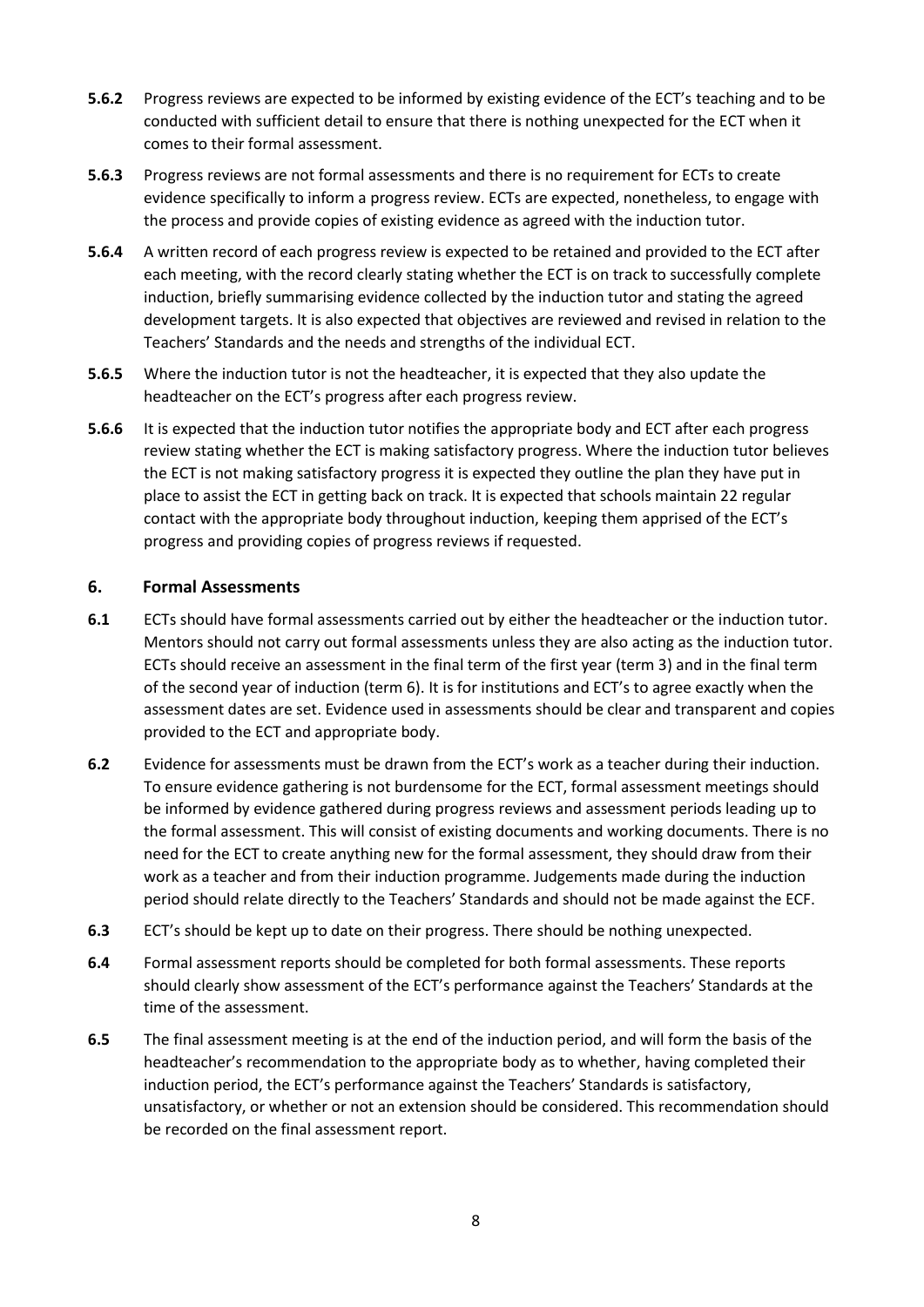**6.6** Once assessment reports have been completed, the ECT should add their comments. They should then be signed by the induction tutor, headteacher and the ECT. Once signed, the ECT should be given the original and a copy sent to the appropriate body shortly after each meeting, and within 10 working days of the final assessment meeting. These may be submitted electronically

#### **6.7 Interim Assessments**

**6.7.1** When an ECT leaves a post after completing one term or more in an institution but before the next formal assessment would take place, the induction tutor or headteacher is expected to complete an interim assessment. This is expected to take place before the ECT leaves their post to ensure that the ECT's progress and performance since the last assessment are captured. This is especially important where concerns about progress may have arisen. The information recorded on the interim assessment report will help to ensure that induction can be continued effectively in any subsequent post. This is also required if the ECT leaves during their final term of induction.

#### **6.8 Raising concerns**

**6.8.1** An ECT is normally expected to raise any concerns about their induction programme with their induction tutor in the first instance. If the matter is not resolved, the ECT may notify the named contact at the appropriate body who should, as soon as possible, investigate the issues raised.

#### **7. Unsatisfactory Progress and Appeals**

#### **7.1 Putting in place additional monitoring and support**

- **7.1.1** Where the induction tutor determines during the progress review that the ECT is not making satisfactory progress against the Teachers' Standards, they should state this clearly within the progress review record and clearly outline the support plan they have put in place to assist the ECT in getting back on track. The induction tutor is expected to notify the appropriate body of this determination and share both the progress review record and support plan for the appropriate body to review.
- **7.1.2** If it becomes apparent that an ECT is not making satisfactory progress in the first formal assessment, the appropriate body should be informed, and the headteacher/principal should ensure that additional monitoring and support measures are put in place immediately. It is important that the ECT is made aware of where they need to improve their practice and given every opportunity to raise their performance. The headteacher/principal and the appropriate body should be satisfied that:
	- areas in which improvement is needed have been correctly identified;
	- appropriate objectives have been set to guide the ECT towards satisfactory performance against the Teachers' Standards; and
	- an effective support programme is in place to help the ECT improve their performance.
- **7.1.3** If the ECT's progress is still unsatisfactory in subsequent progress reviews following the first assessment point, induction tutors should continue to deliver progress reviews as set out above, including reviewing and revising the ECT's objectives and support plan, linking these with the Teachers' Standards and sharing with the ECT, headteacher and appropriate body.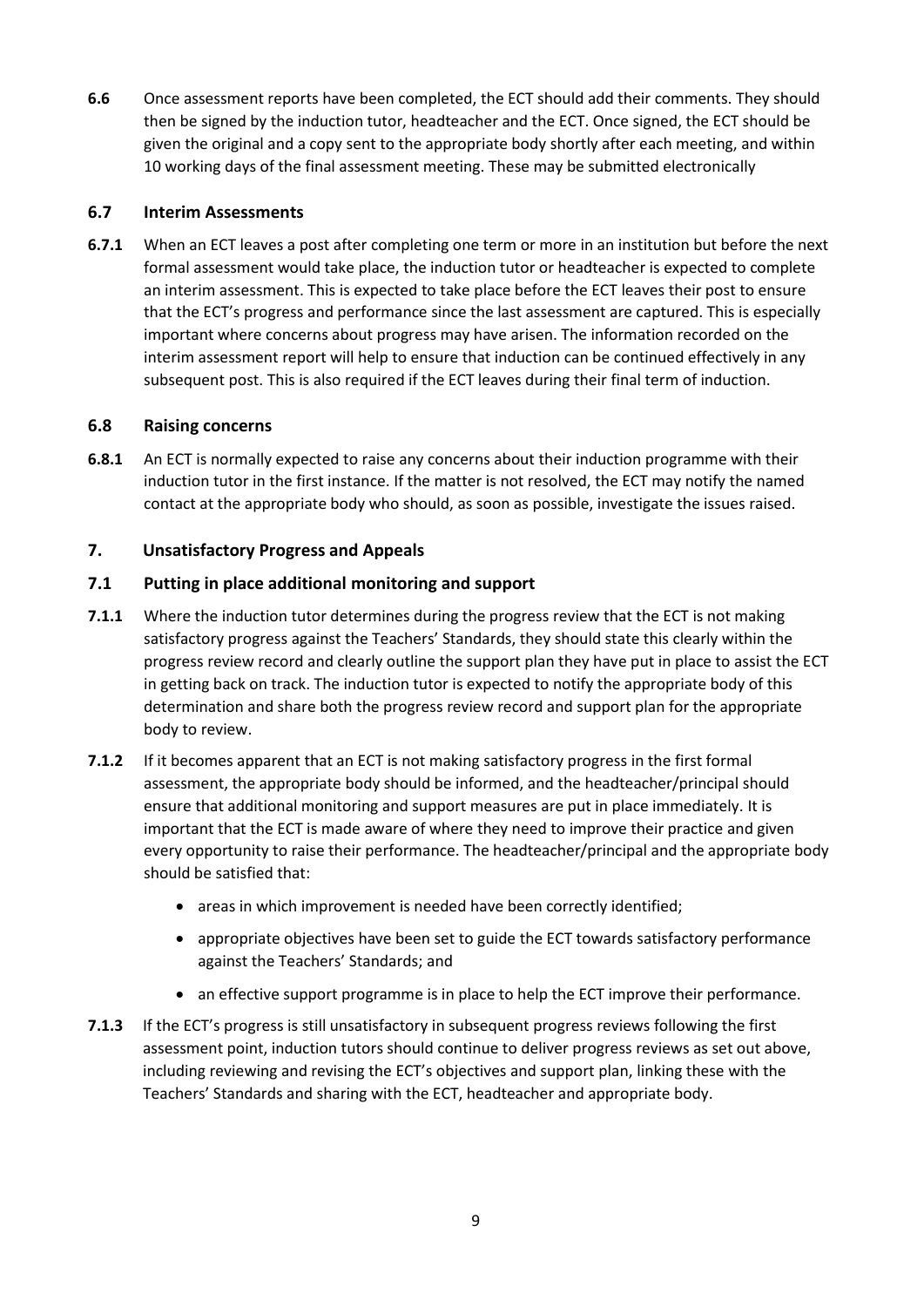## **7.2 Action if performance is still unsatisfactory**

- **7.2.1** Where there are still concerns about the ECT's progress between formal assessment one and two the induction tutor should explain to the ECT the consequences of failure to complete the induction period satisfactorily and discuss fully with the ECT:
	- the identified weaknesses;
	- the agreed objectives previously set in relation to the requirements for the satisfactory completion of induction, updating these as necessary;
	- details of additional monitoring and support put in place; 33 the evidence used to inform the judgement; and
	- details of the improvement plan for the next assessment period.
- **7.2.2** As with all progress reviews, the progress review record should capture the ECT's unsatisfactory performance against the Teachers' Standards and be shared with the appropriate body alongside the corresponding support plan.
- **7.2.3** The completion of the assessment report will reflect the current rate of progress and brief details of the issues discussed.

#### **7.3 Action in the event of serious capability problems**

- **7.3.1** In a few particularly serious cases it may be necessary to instigate capability procedures at a stage before the end of the induction period, which may lead to dismissal before the end of the induction period. If this is the case, for as long as the ECT remains at the institution the induction process must continue in parallel with the capability procedure. The appropriate body should be informed.
- **7.3.2** Dismissal on the grounds of capability before the end of the induction period does not prevent the ECT from completing induction at another institution, as all ECTs must complete a full induction period before they can be judged to have failed induction.

#### **7.4 Making an appeal against a decision by the appropriate body**

**7.4.1** If an ECT fails induction, or has their induction extended, the appropriate body must advise the ECT of their right to appeal, who to appeal to, and the time limit for doing so. In England, the Appeals Body is the Teaching Regulation Agency, which acts on behalf of the Secretary of State. For induction completed in Wales, the Appeals Body is the Education Workforce Council.

#### **8. Roles and responsibilities**

#### **8.1 Role of the ECT**

- **8.1.1** The ECT is expected to:
	- Provide evidence that they have QTS and are eligible to start induction;
	- Meet with their induction tutor to discuss and agree priorities, and keep these under review;
	- Agree with their induction tutor how best to use their reduced timetable allowance and guarantee engagement with their ECF-based induction programme;
	- Provide evidence of their progress against the Teachers' Standards;
	- Participate fully in the agreed monitoring and development programme;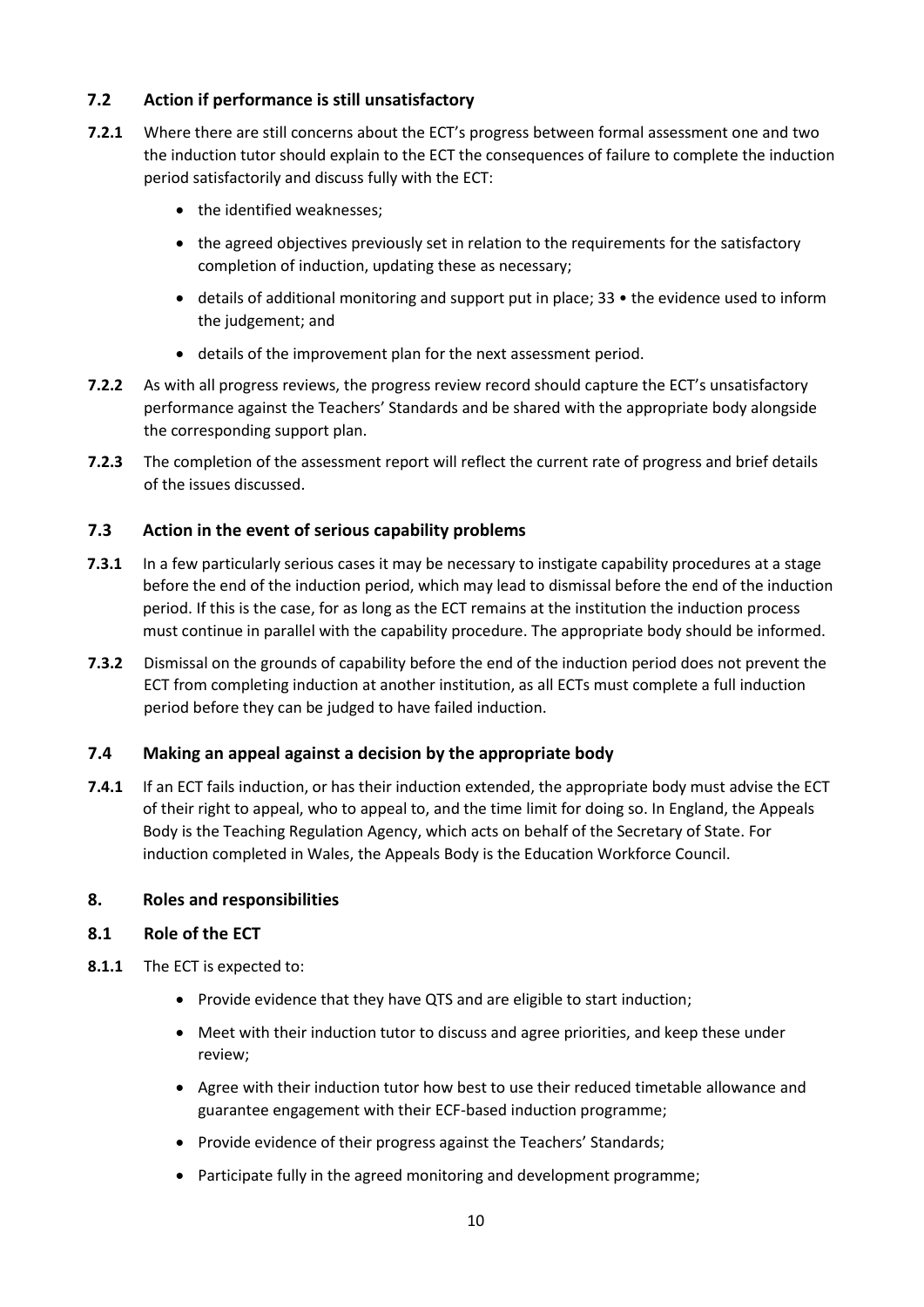- consult their appropriate body named contact at an early stage if there are, or may be, difficulties in resolving issues with their tutor/within the institution;
- Keep track of and participate effectively in the scheduled classroom observations, progress reviews and formal assessment meetings;
- Agree with their induction tutor the start and end dates of the induction period/part periods and the dates of any absences from work during any period/part period; and
- Retains copies of all assessment reports

#### **8.2 Role of the Headteacher**

- **8.2.1** The headteacher is, along with the appropriate body, jointly responsible for the monitoring, support and assessment of the ECT during induction, and is expected to:
	- Check that the ECT has been awarded QTS;
	- Clarify whether the teacher needs to serve an induction period or is exempt;
	- Agree, in advance of the ECT starting the induction programme, who will act as the appropriate body;
	- Notify the appropriate body when an ECT is taking up a post in which they will be undertaking induction;
	- Ensure that the requirements for a suitable post for induction are met;
	- Ensure the induction tutor has the ability and sufficient time to carry out their role effectively;
	- ensure that the mentor has the ability and sufficient time to carry out their role effectively;
	- ensure an appropriate ECF-based induction programme is in place;
	- Ensure the ECT's progress is reviewed regularly, including through observations of and feedback on their teaching;
	- Ensure that assessments are carried out and reports completed and sent to the appropriate body;
	- Maintain and retain accurate records of employment that will count towards the induction period;
	- Ensure that all monitoring and record keeping is done in the most streamlined and least burdensome way;
	- Make the governing board aware of the support arrangements in place to support the ECT serving induction;
	- Make a recommendation to the appropriate body on whether the ECT's performance against the Teachers' Standards is satisfactory or requires an extension;
	- Participate appropriately in the appropriate body's quality assurance procedures; and
	- Retain all relevant documentation/evidence/forms for 6 years.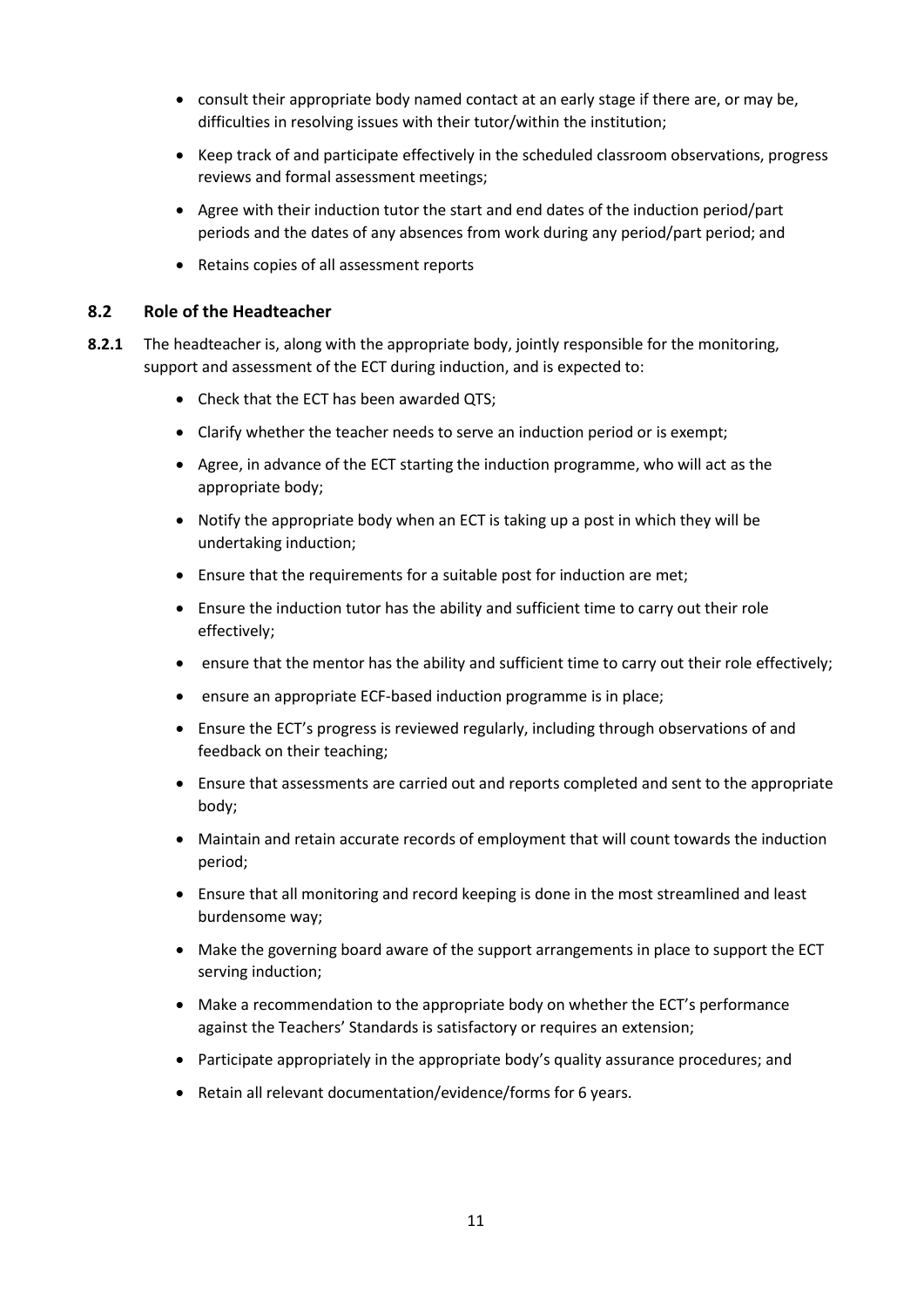- **8.2.2** There may also be circumstances where the headteacher is expected to:
	- obtain interim assessments from the ECT's previous post;
	- act early, alerting the appropriate body when necessary, in cases where an ECT may be at risk of not completing induction satisfactorily;
	- ensure third-party observation of an ECT who may be at risk of not performing satisfactorily against the Teachers' Standards;
	- notify the appropriate body as soon as absences total 30 days or more;
	- periodically inform the governing body about the institution's induction arrangements;
	- advise and agree with the appropriate body where, in exceptional cases, it may be appropriate to reduce the length of the induction period or deem that it has been satisfactorily completed;
	- consult with the appropriate body in cases where a part-time ECT has completed a period covering, but not equivalent to, two school years and has met the necessary requirements to reduce induction;
	- provide interim assessment reports for staff moving school in between formal assessment periods; and
	- notify the appropriate body when an ECT serving induction leaves the institution.
- **8.2.3** In addition to the above, headteachers/principals of FE institutions, independent schools, academies and free schools, BSOs and nursery schools should also ensure the ECT's post and responsibilities comply with the specific requirements for statutory induction in these settings

#### **8.3 Role of the Induction Tutor**

- **8.3.1** The induction tutor (or the headteacher if carrying out this role) is expected to:
	- provide, or coordinate, guidance for the ECT's professional development (with the appropriate body where necessary); Carry out regular progress reviews throughout the induction period;
	- Undertake two formal assessment meetings during the total induction period, coordinating input from other colleagues as appropriate (normally one at the end of term three and one at the end of term six, or pro rata for part-time staff);
	- carry out progress reviews in terms where a formal assessment does not occur;
	- inform the ECT following progress review meetings of the determination of their progress against the Teachers' Standards and share progress review records with the ECT, headteacher and appropriate body;
	- Inform the ECT during the assessment meeting of the judgements to be recorded in the formal assessment record and invite the ECT to add their comments;
	- Ensure that the ECT's teaching is observed and feedback is provided
	- Ensure ECT's are aware of how they can raise concerns about their induction programme or their personal progress, both within and outside of the school;
	- Take prompt, appropriate action if the ECT appears to be having difficulties; and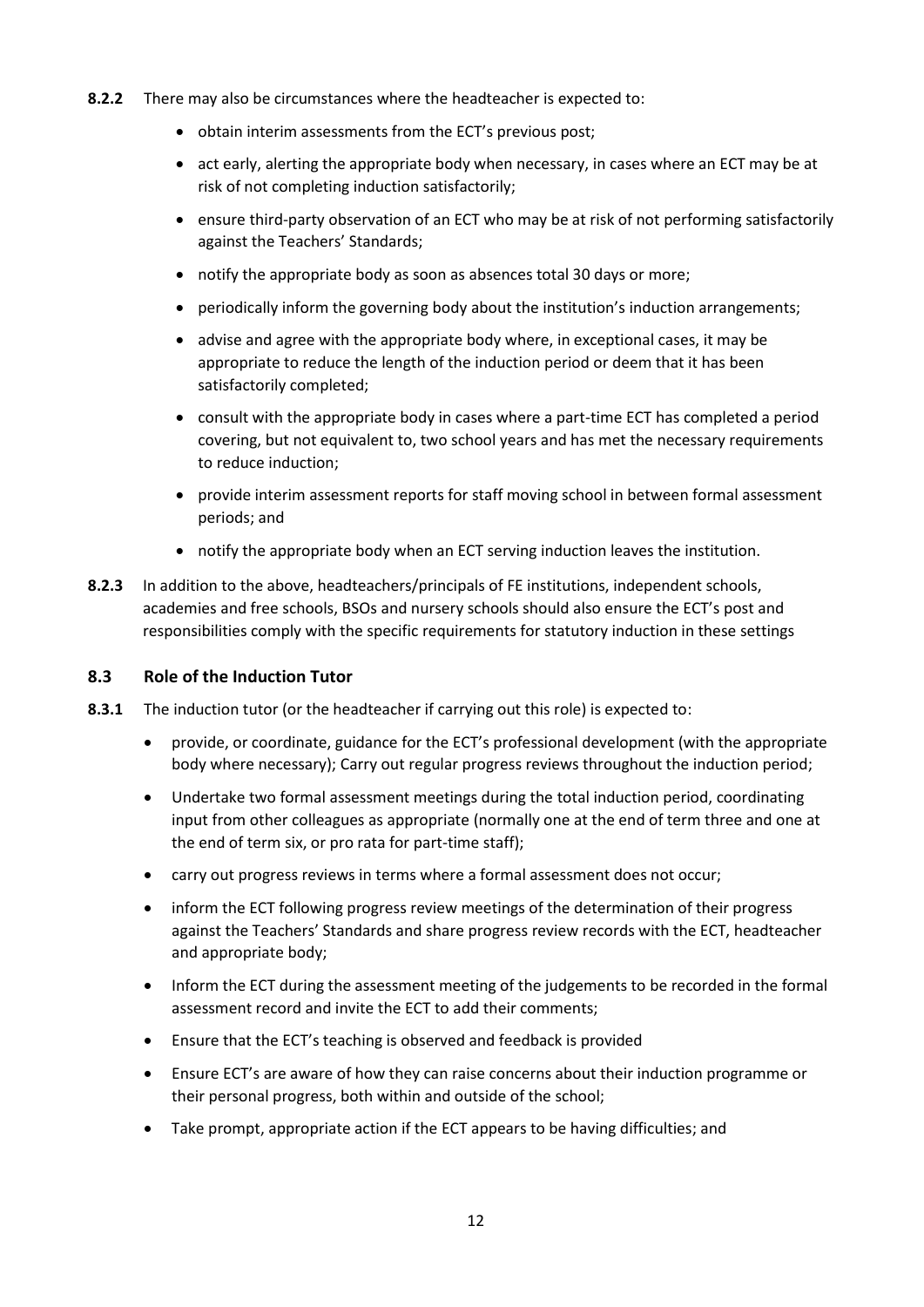• Ensure that all monitoring and record keeping is done in the most streamlined and least burdensome way, and that requests for evidence from ECTs do not require new documentation but draw on existing working documents.

#### **8.4 Role of the Mentor**

- **8.4.1** The mentor (or the induction tutor if carrying out this role) is expected to:
	- regularly meet with the ECT for structured mentor sessions to provide effective targeted feedback;
	- work collaboratively with the ECT and other colleagues involved in the ECT's induction within the same school to help ensure the ECT receives a high-quality ECF-based induction programme;
	- provide, or broker, effective support, including phase or subject specific mentoring and coaching; and
	- take prompt, appropriate action if an ECT appears to be having difficulties.

#### **8.5 Role of the Appropriate Bodies**

- **8.5.1** The appropriate body has the main quality assurance role within the induction process. Through quality assurance, the appropriate body should assure itself that:
	- headteachers (and governing bodies where appropriate) are aware of, and are capable of meeting their responsibilities for monitoring support and assessment. This includes checking that an ECT receives an ECF-based induction programme, a designated induction tutor and mentor, and the reduced timetable; and
	- the monitoring, support, assessment and guidance procedures in place are fair and appropriate.
- **8.5.2** The role of an appropriate body can only be performed by the body specified in regulations and must not be delegated. The appropriate body may work with partners who can support or facilitate the delivery of the roles and responsibilities. The appropriate body itself must retain full responsibility for regulatory duties and powers including overseeing induction and decisions on passing induction.
- **8.5.3** The appropriate body should, on a regular basis, consult with headteachers/principals on the nature and extent of the quality assurance procedures it operates, or wishes to introduce. Institutions are required to work with the appropriate body to enable it to discharge its responsibilities effectively.
- **8.5.4** The appropriate body is expected to take steps to ensure that:
	- Headteachers have put in place an ECF-based induction programme for the ECT and that their programme of support is clearly based on the ECF;
	- Headteachers (and governing bodies where appropriate) are meeting their responsibilities in respect of providing a suitable post for induction;
	- the monitoring, support, assessment and guidance procedures in place are fair and appropriate;
	- where an ECT may be experiencing difficulties, action is taken to address areas of performance that require further development and support;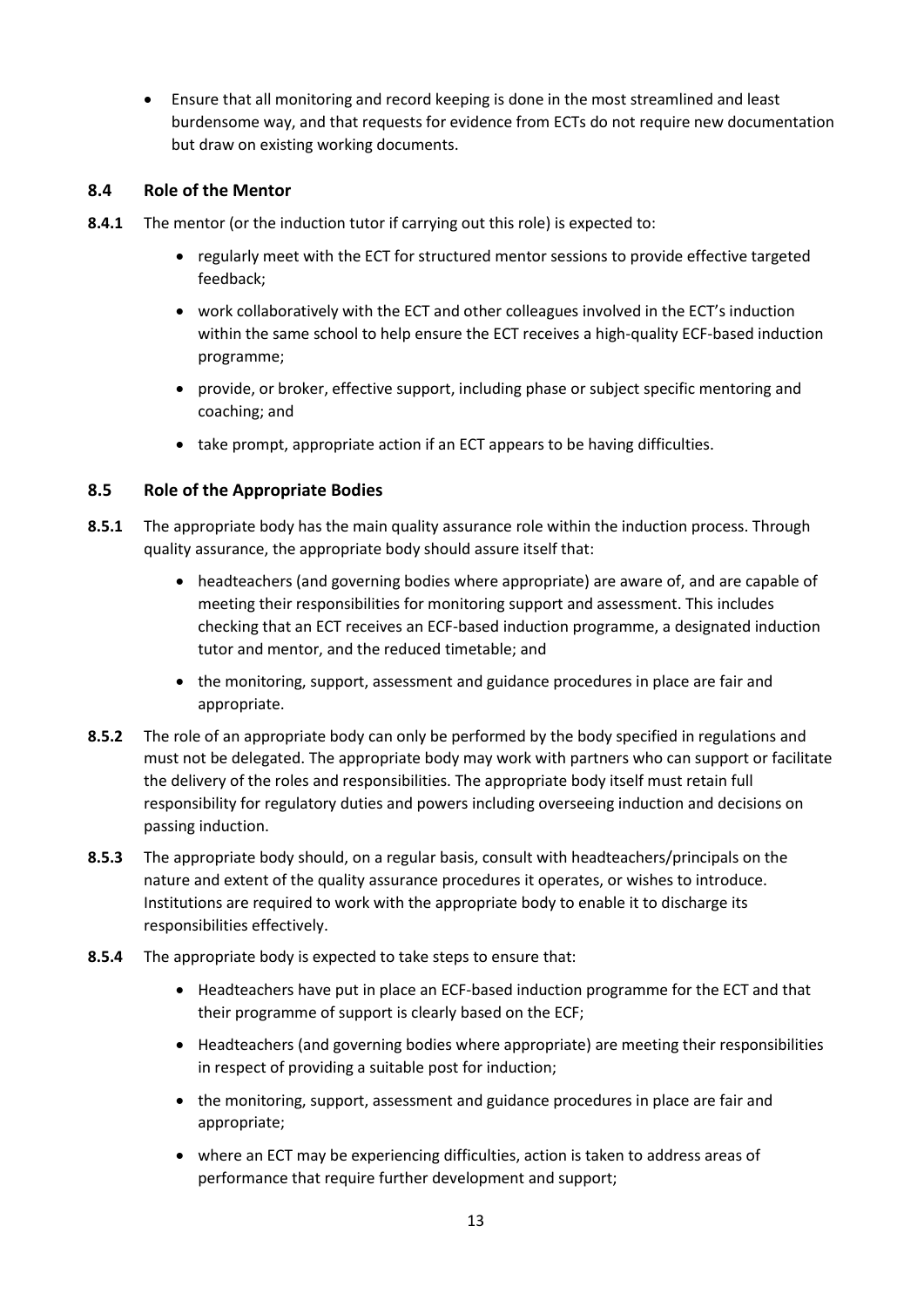- where an institution is not fulfilling its responsibilities, contact is made with the institution to raise its concerns;
- induction tutors have the ability and sufficient time to carry out their role effectively;
- mentors have the ability and sufficient time to carry out their role effectively;
- headteachers are consulted on the nature and extent of the quality assurance procedures it operates, or wishes to introduce;
- any agreement entered into with either an FE institution or an independent school's governing body is upheld;
- the headteacher has verified that the award of QTS has been made;
- the school is providing a reduced timetable in addition to PPA time;
- the ECT is provided with a named contact (or contacts) within the appropriate body with whom to raise concerns;
- FE institutions (including sixth-form colleges) are supported in finding schools for ECTs to spend ten days teaching children of compulsory school age in a school;
- ECTs' records and assessment reports are maintained;
- all monitoring and record keeping is done in the most streamlined and least burdensome way and that requests for evidence from ECTs do not require new documentation but draw on existing working documents;
- agreement is reached with the ECT and the headteacher/principal is consulted where a reduced induction period may be appropriate or is deemed to be satisfactorily completed;
- agreement is reached with the ECT and the headteacher/principal is consulted in cases where a part-time ECT has completed a period covering, but not equivalent to, two school years and has met the necessary requirements to reduce induction;
- a final decision is made on whether the ECT's performance against the Teachers' Standards is satisfactory or an extension is required and the relevant parties are notified; and
- they provide the Teaching Regulation Agency with details of ECTs who have started; completed (satisfactorily or not); require an extension to; or left school partway through an induction period; together with details of the type of induction an ECT is accessing
- **8.5.5** The appropriate body should also (as local capacity, resources and agreements allow):
	- respond to requests from schools and colleges for guidance, support and assistance with ECTs' induction programmes;
	- provide information to the headteacher on the types of induction available; and
	- respond to requests for assistance and advice with training for induction tutors and mentors.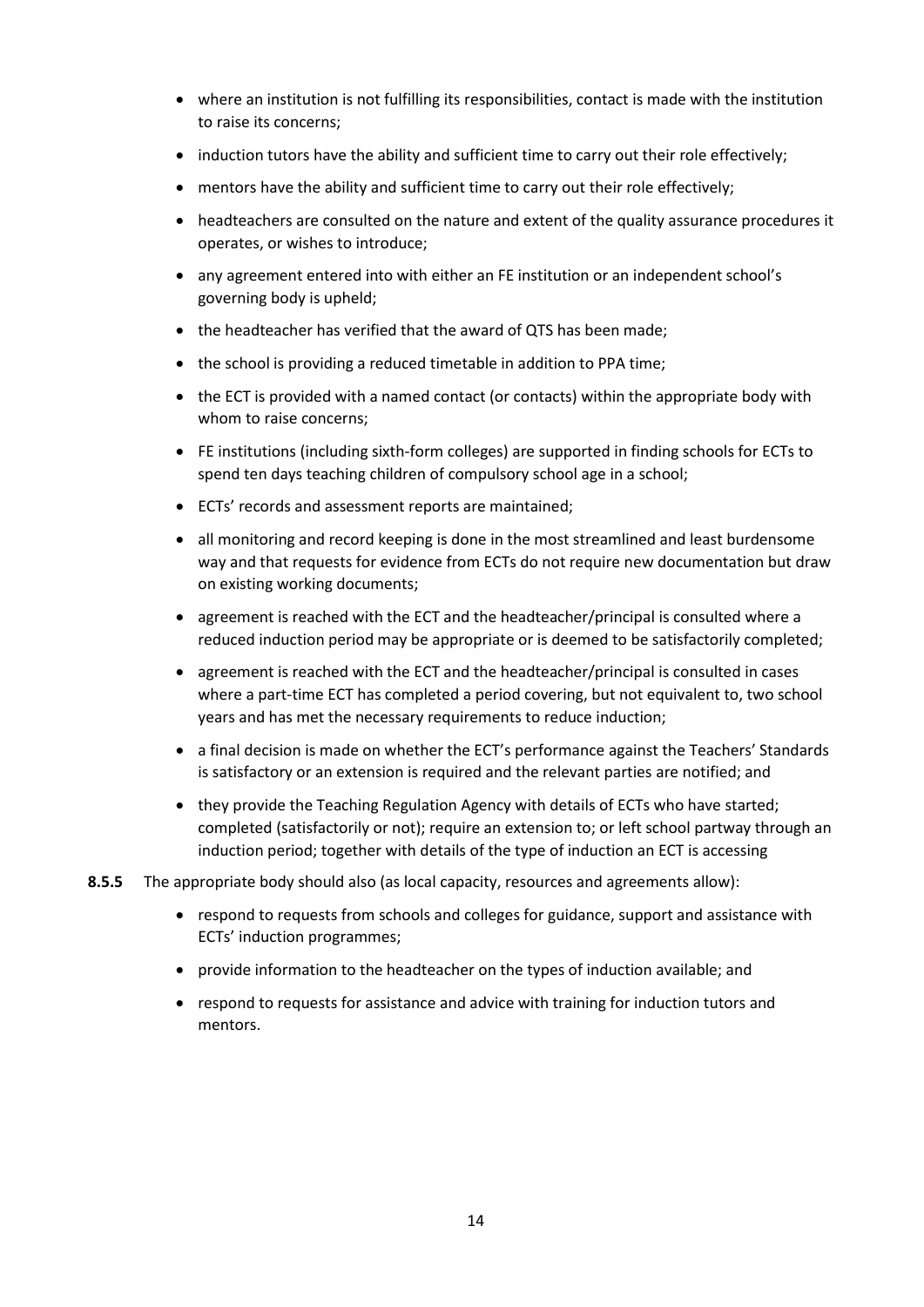#### **8.6 Role of the Governing Body**

- **8.6.1** The governing body:
	- should ensure compliance with the requirement to have regard to this guidance;
	- should be satisfied that the institution has the capacity to support the ECT;
	- should ensure the headteacher/principal is fulfilling their responsibility to meet the requirements of a suitable post for induction;
	- must investigate concerns raised by an individual ECT as part of the institution's agreed grievance procedures;
	- can seek guidance from the appropriate body on the quality of the institution's induction arrangements and the roles and responsibilities of staff involved in the process; and
	- can request general reports on the progress of an ECT.

#### **8.7 Teaching Regulation Agency**

**8.7.1** The Teaching Regulation Agency will carry out specific duties on behalf of the Secretary of State, including:

#### **Statutory**

- hearing appeals; and
- ensuring that the names of ECTs who have failed induction are included on the list of persons who have failed to satisfactorily complete an induction period.

#### **Non-statutory**

• recording the progress of ECTs through their induction process and providing details of teachers who have passed or failed induction to employers through the Employer Access Online service.

#### **8.8 Role of the Trust**

#### **8.8.1** The Trust will:

- Ensure all the Trust schools comply with statutory guidance
- Be satisfied that the schools have the capacity to support the ECT's
- Ensure the Headteacher is fulfilling their responsibility to meet the requirements of a suitable induction post
- Ensure concerns raised by the ECT's are investigated in line with the relevant procedure / Trust policy
- If it wishes, seek guidance from the appropriate body on the quality of the induction arrangements and the roles and responsibilities of staff involved in the process
- If it wishes, request general reports on the progress of the ECT

#### **9. Monitoring arrangements**

**9.1** This policy will be reviewed as required, according to changes to relevant statutory guidance, by the Professional Tutor and Headteacher and will be approved by the Trustees.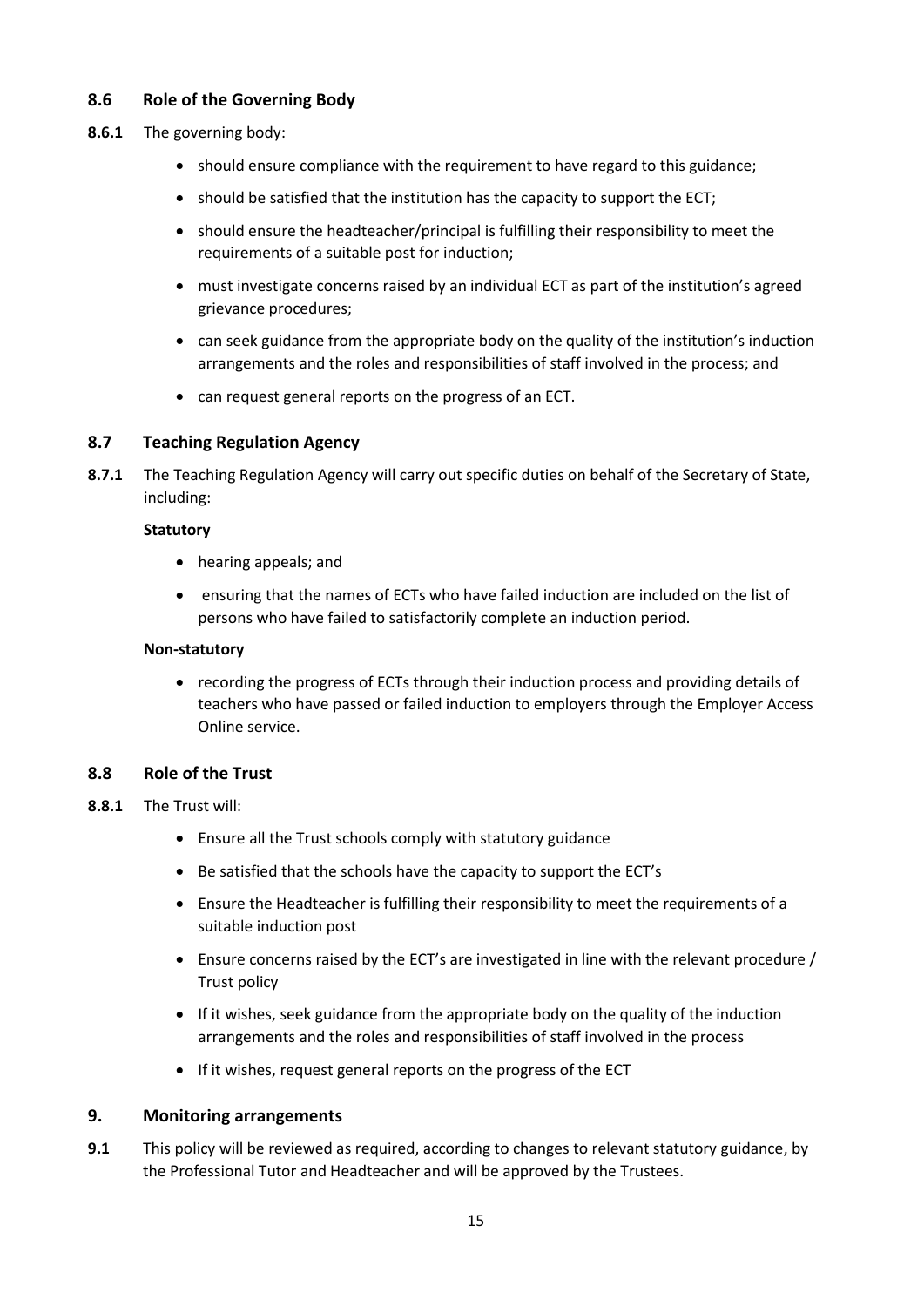

# **APPENDIX 1 INDUCTION CHECKLIST SUPPORT STAFF**

| <b>Employee Name</b> | Line Manager Name |  |
|----------------------|-------------------|--|
| Job Title            | <b>Start Date</b> |  |

| When            | <b>Task</b>                                                                                                                                                                                             | When<br>complete | <b>Notes</b> |
|-----------------|---------------------------------------------------------------------------------------------------------------------------------------------------------------------------------------------------------|------------------|--------------|
| <b>Prior to</b> | Send copy of Trust Induction after offer is made                                                                                                                                                        |                  |              |
|                 | Line Manager to plan for the induction, including assigning a<br>mentor (if applicable)                                                                                                                 |                  |              |
| first day       | Set up employee's ICT account                                                                                                                                                                           |                  |              |
|                 | Ensure first week of induction is scheduled and planned, and<br>relevant members of staff are notified, e.g. notify your designated<br>safeguarding lead (DSL) about carrying out safeguarding training |                  |              |
|                 | Show new employee where they will be working                                                                                                                                                            |                  |              |
|                 | Introduce them to their colleagues, including their mentor (if<br>assigned), senior managers and key contacts                                                                                           |                  |              |
|                 | Discuss job standards and expectations                                                                                                                                                                  |                  |              |
| First day       | Schedule progress meeting with mentor and line manager for the<br>end of the week                                                                                                                       |                  |              |
|                 | Give a copy of the school handbook and Induction                                                                                                                                                        |                  |              |
|                 | Take on a tour of the school including staff facilities                                                                                                                                                 |                  |              |
|                 | Photo taken for MIS - request ID Badge                                                                                                                                                                  |                  |              |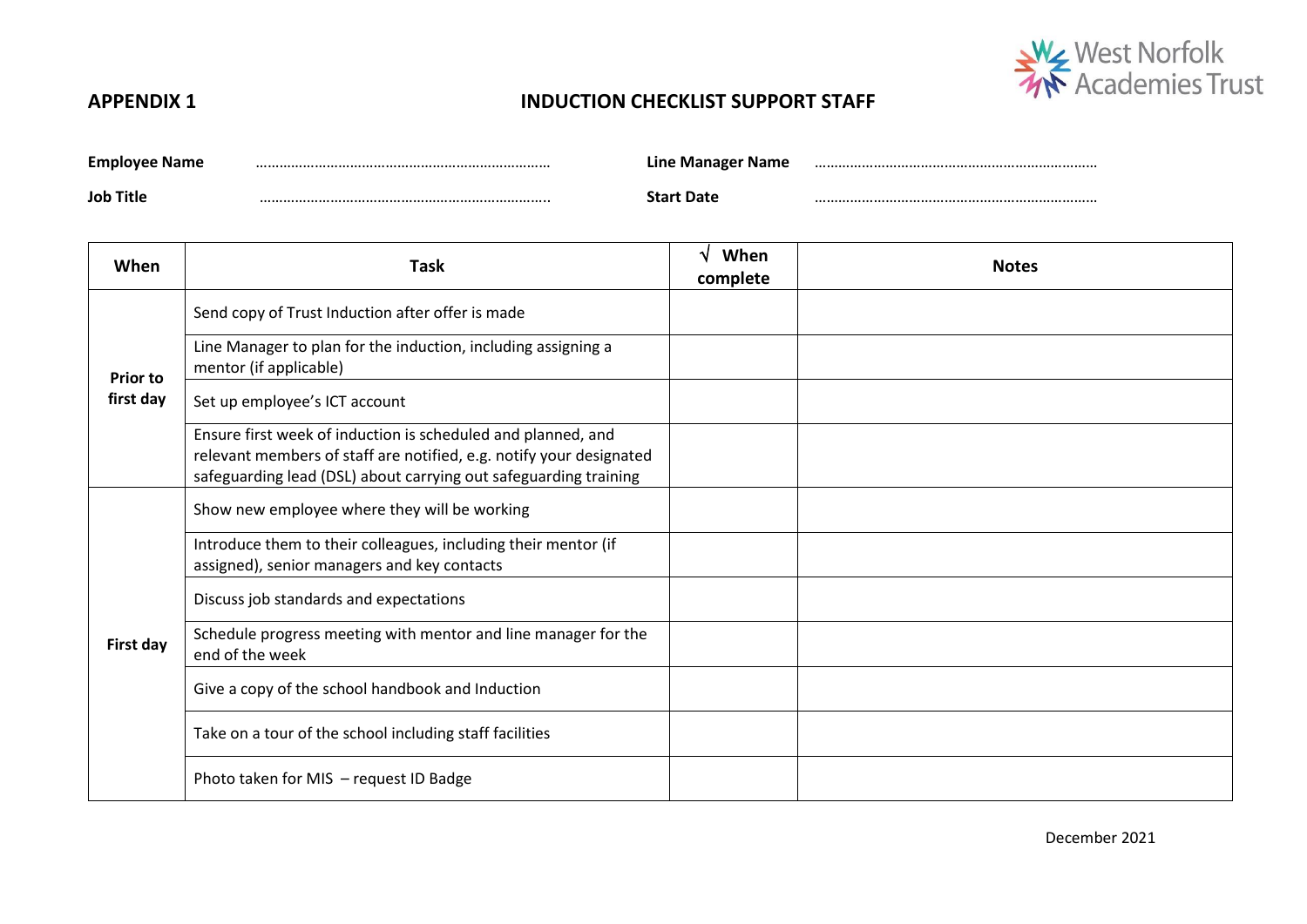| When               | <b>Task</b>                                                                                                                                                               | V<br>When<br>complete | <b>Notes</b> |
|--------------------|---------------------------------------------------------------------------------------------------------------------------------------------------------------------------|-----------------------|--------------|
|                    | Thumbprint taken (where appropriate) and canteen process<br>explained                                                                                                     |                       |              |
|                    | Outline Health & Safety procedures e.g. fire drill procedures and<br>meeting points, the process for signing in and out of school and<br>recording incidents / first aid  |                       |              |
|                    | Familiarise them with their ICT Account and school systems                                                                                                                |                       |              |
|                    | Explain absence reporting procedure (discretionary leave of<br>absence and sickness)                                                                                      |                       |              |
| First day<br>cont. | Discuss contractual hours including working outside of term time<br>where contracted and any annual leave allowances                                                      |                       |              |
|                    | Explain E-Payslip system and the process for pay queries, travel<br>and overtime claims and term time + worked hours                                                      |                       |              |
|                    | Explain school timetable, including timings of staff meetings,<br>assemblies and registration, lunch and break time arrangements<br>where applicable including Duty rotas |                       |              |
|                    | Explain school process for requesting training                                                                                                                            |                       |              |
|                    | Explain school behaviour and pupil reward procedures (if<br>applicable)                                                                                                   |                       |              |
|                    | Show location of staff policies on Trust website                                                                                                                          |                       |              |
|                    | Safeguarding Training completed and policy read so aware of DSL<br>contacts and school process                                                                            |                       |              |
| <b>First week</b>  | Read the school Behaviour Policy                                                                                                                                          |                       |              |
|                    | Code of Conduct read and declaration signed                                                                                                                               |                       |              |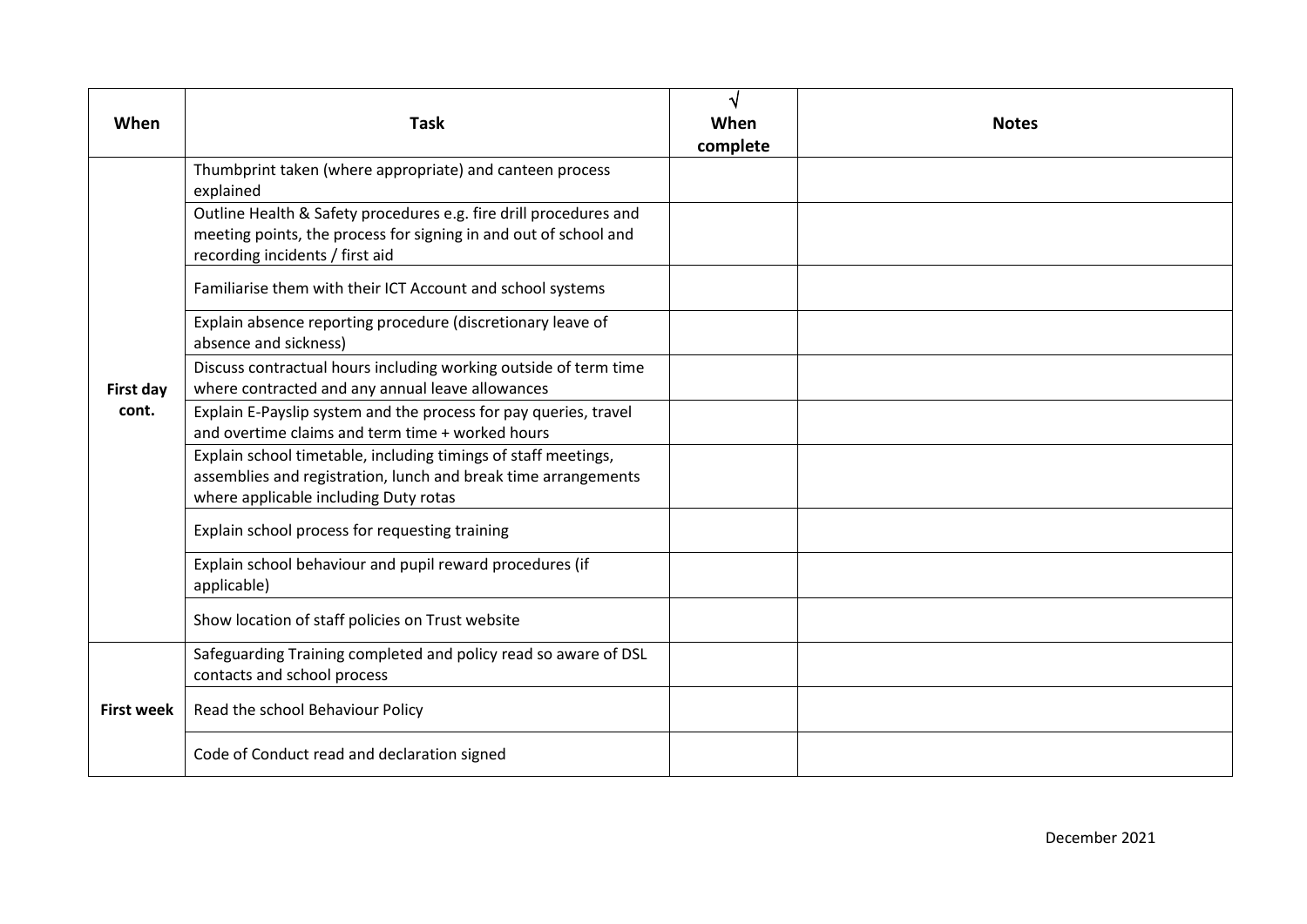| When              | Task                                                                       | <b>Notes</b> |
|-------------------|----------------------------------------------------------------------------|--------------|
|                   | 'Keeping Children Safe in Education' Part 1 read and declaration<br>signed |              |
|                   | Read the following Finance policies;                                       |              |
|                   | <b>Gift Policy</b>                                                         |              |
|                   | <b>Conflict of Interest Policy</b>                                         |              |
| <b>First week</b> | <b>Fraud Policy</b>                                                        |              |
| cont.             | Anti-Bribery Policy                                                        |              |
|                   | Meet with mentor at the end of the week to                                 |              |
|                   | review progress and identify training and development needs                |              |
|                   | Line Manager to outline expected performance and how it will be            |              |
|                   | assessed including Probationary period where relevant and                  |              |
|                   | reviews                                                                    |              |

# **Once completed please give form to HR/PA for the employees file.**

| <b>Emnlovee</b>        | -vatc |  |
|------------------------|-------|--|
| Line Manager Signature | лат   |  |

Notes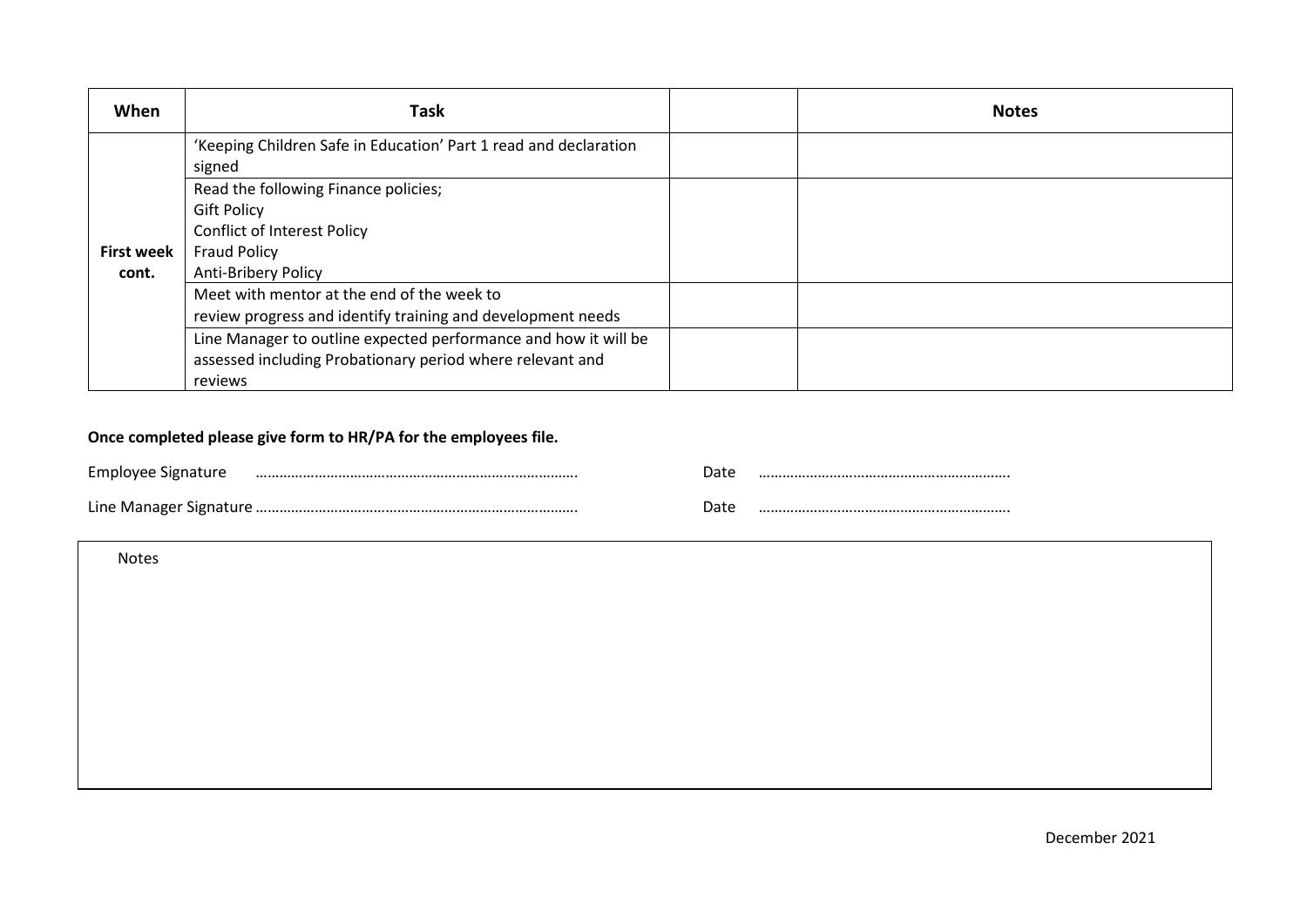

# **APPENDIX 2 INDUCTION CHECKLIST TEACHING STAFF**

| Employee<br>: Name | Line Manager Name |  |
|--------------------|-------------------|--|
| <b>Job Title</b>   | `tart Date        |  |

| When            | <b>Task</b>                                                                                                                                                                                             | When<br>ิง<br>complete | <b>Notes</b> |
|-----------------|---------------------------------------------------------------------------------------------------------------------------------------------------------------------------------------------------------|------------------------|--------------|
| <b>Prior to</b> | Send copy of Trust Induction after offer is made                                                                                                                                                        |                        |              |
|                 | Line Manager to plan for the induction, including assigning a mentor<br>(if applicable)                                                                                                                 |                        |              |
| first day       | Set up employee's ICT account                                                                                                                                                                           |                        |              |
|                 | Ensure first week of induction is scheduled and planned, and<br>relevant members of staff are notified, e.g. notify your designated<br>safeguarding lead (DSL) about carrying out safeguarding training |                        |              |
|                 | Show new employee where they will be working                                                                                                                                                            |                        |              |
|                 | Introduce them to their colleagues, including their mentor (if<br>assigned), senior managers and key contacts                                                                                           |                        |              |
|                 | Discuss job role, expectations and Teaching Standards                                                                                                                                                   |                        |              |
| First day       | Schedule progress meeting with mentor and line manager for the<br>end of the week                                                                                                                       |                        |              |
|                 | Give a copy of the school handbook and Induction                                                                                                                                                        |                        |              |
|                 | Take on a tour of the school including staff facilities                                                                                                                                                 |                        |              |
|                 | Photo taken for MIS - request ID Badge                                                                                                                                                                  |                        |              |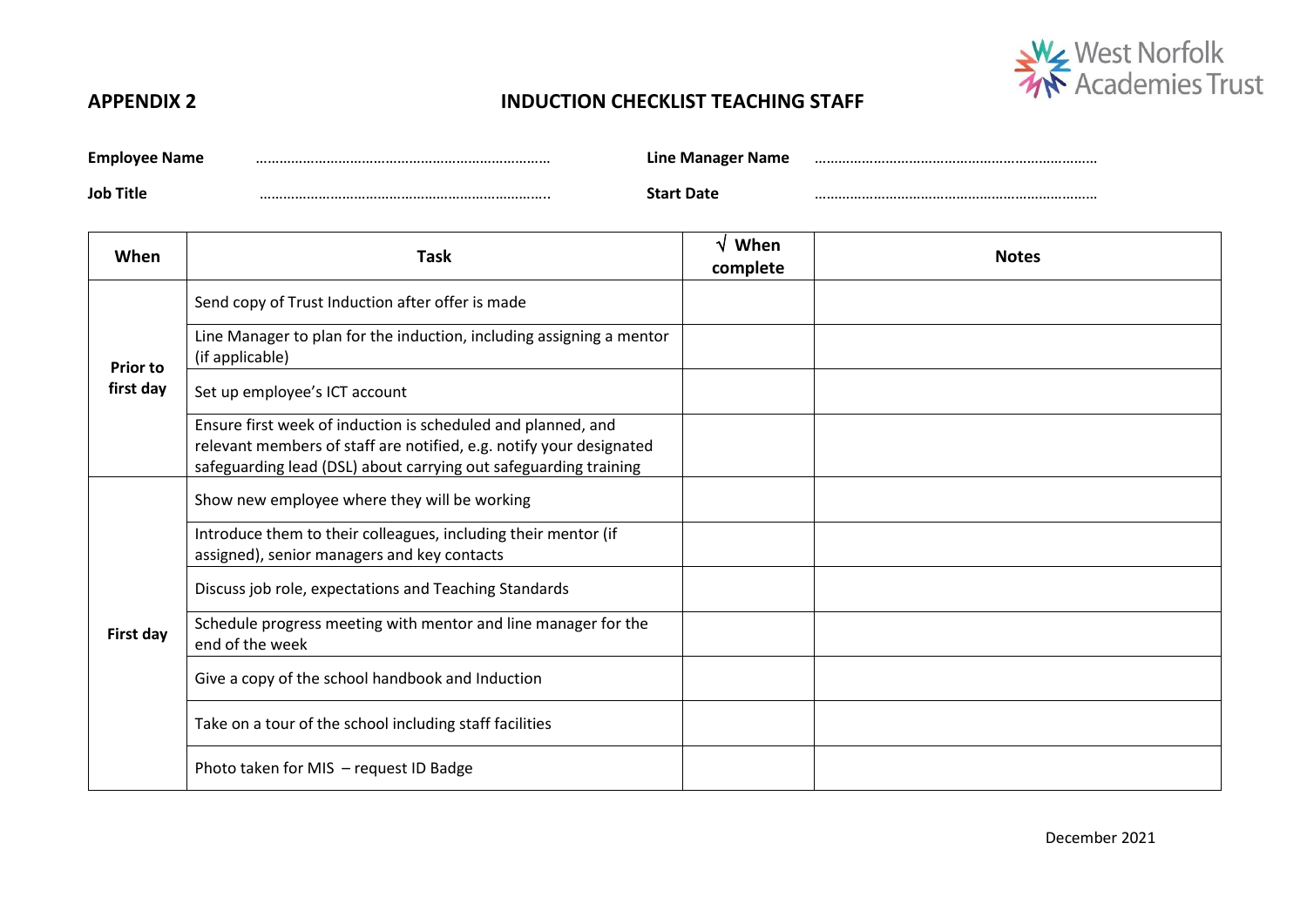| When               | <b>Task</b>                                                                                                                                                               | When<br>N<br>complete | <b>Notes</b> |
|--------------------|---------------------------------------------------------------------------------------------------------------------------------------------------------------------------|-----------------------|--------------|
|                    | Thumbprint taken and canteen process explained                                                                                                                            |                       |              |
|                    | Outline Health & Safety procedures e.g. fire drill procedures and<br>meeting points, the process for signing in and out of school and<br>recording incidents / first aid  |                       |              |
|                    | Familiarise them with their ICT Account and school systems                                                                                                                |                       |              |
|                    | Explain absence reporting procedure (discretionary leave of absence<br>and sickness)                                                                                      |                       |              |
|                    | Discuss contractual hours including directed time                                                                                                                         |                       |              |
| First day<br>cont. | Explain E-Payslip system and the process for pay queries, travel and<br>overtime claims                                                                                   |                       |              |
|                    | Explain school timetable, including timings of staff meetings,<br>assemblies and registration, lunch and break time arrangements<br>where applicable including Duty rotas |                       |              |
|                    | Discuss Curriculum details i.e. exam boards, student progress and<br>department aims                                                                                      |                       |              |
|                    | Explain school process for requesting training                                                                                                                            |                       |              |
|                    | Explain school behaviour and pupil reward procedures                                                                                                                      |                       |              |
|                    | Show location of staff policies on Trust website                                                                                                                          |                       |              |
|                    | Safeguarding Training completed and policy read so aware of DSL<br>contacts and school process                                                                            |                       |              |
| <b>First week</b>  | Read the school Behaviour Policy                                                                                                                                          |                       |              |
|                    | Code of Conduct read and declaration signed                                                                                                                               |                       |              |